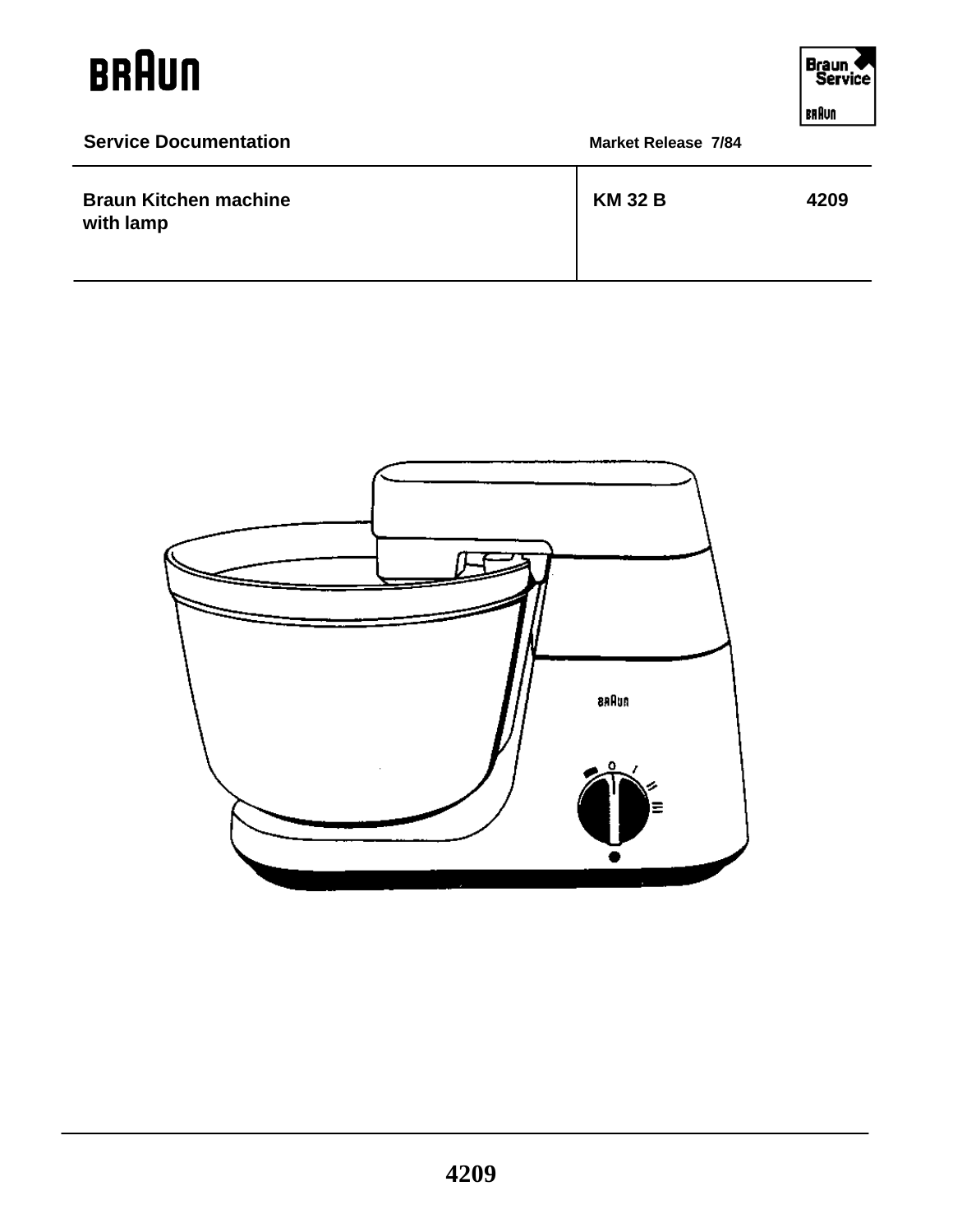

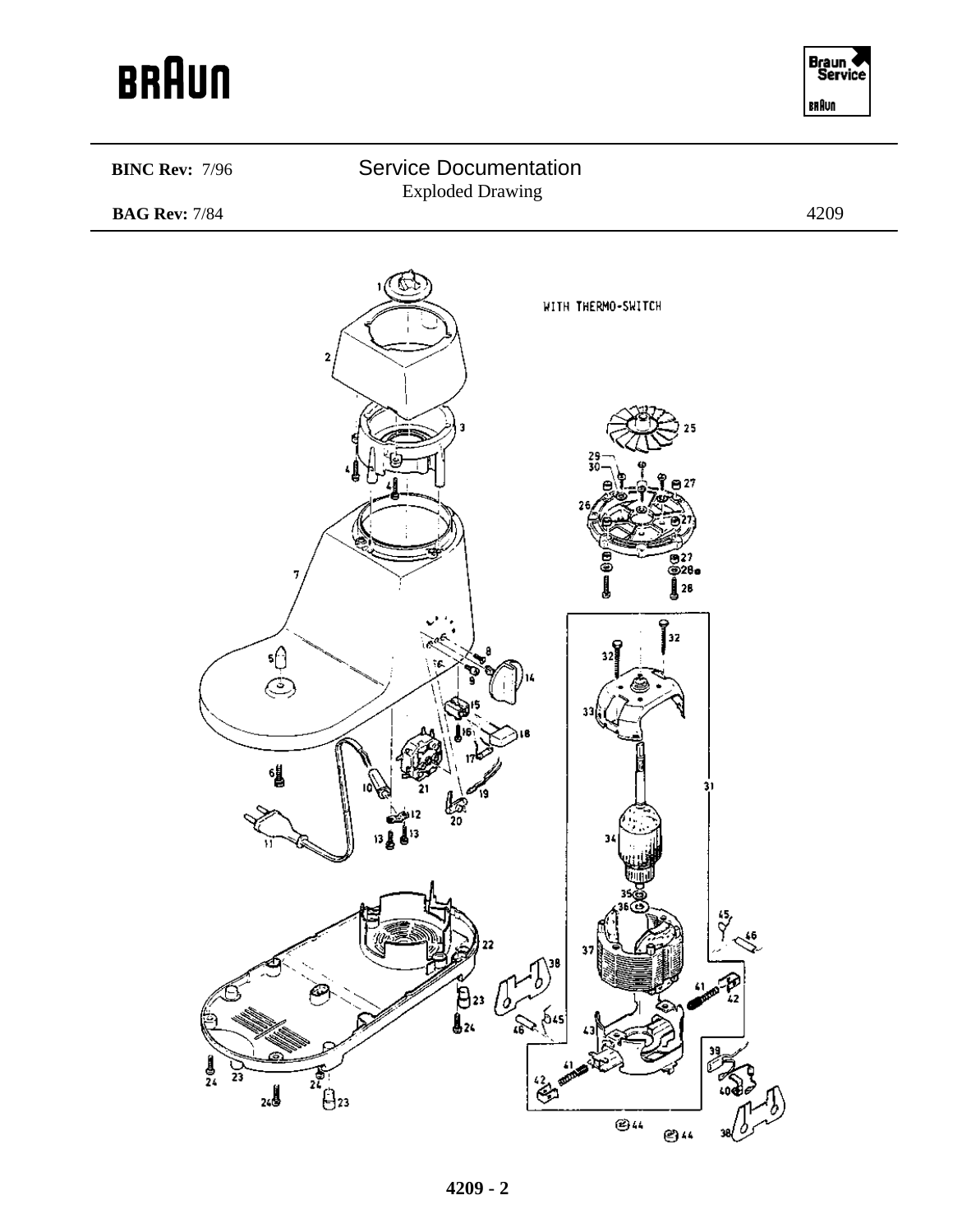| <b>BINC Rev: 7/96</b> | <b>Service Documentation</b><br>Service Information |             |      |
|-----------------------|-----------------------------------------------------|-------------|------|
| <b>BAG Rev: 12/88</b> |                                                     |             | 4209 |
| Pos. No.              | Part Description                                    | Part Number |      |
| 1                     | Male drive coupling                                 | 4207100     |      |
| $\overline{2}$        | <b>Upper housing</b>                                | 4207923     |      |
| 3                     | Attachment cone                                     | 4207199     |      |
| 4                     | Screw                                               | 0033120     |      |
| 5                     | Pivon                                               | 4207131     |      |
| 6                     | Screw                                               | 0003302     |      |
| 7                     | Lower housing                                       | 4209875     |      |
| 8                     | Screw                                               | 0001500     |      |
| 9                     | Stop screw                                          | 4207500     |      |
| 10                    | Protective sleeve                                   | 4209003     |      |
| 11                    | Mains lead                                          | 4390264     |      |
| 12                    | Cable clamp                                         | 4206149     |      |
| 12a                   | Cable clamp for pos. 12                             | 4203051     |      |
| 13                    | <b>Screw</b>                                        | 0003170     |      |
| 14                    | Switch knob                                         | 4216193     |      |
| 15                    | <b>Terminal block</b>                               | 0717253     |      |
| 16                    | <b>Screw</b>                                        | 0002706     |      |
| 17                    | Resistor                                            | 0612717     |      |
| 18                    | Capacitor                                           | 0622099     |      |
| 19                    | Glow lamp                                           | <b>NLA</b>  |      |
| 20                    | Glow lamp holder                                    | 4230051     |      |
| 21                    | Switch                                              | 4230005     |      |
| 22                    | Bottom plate cpl.                                   | <b>NLA</b>  |      |
| 23                    | Foot                                                | 4243054     |      |
| 24                    | <b>Screw</b>                                        | 0034115     |      |
| 25                    | Fan wheel                                           | 4230002     |      |
| 26                    | Suspension of the motor                             | 4207534     |      |
| 27                    | Rubber buffer                                       | 4230006     |      |
| 28a                   | Washer                                              | 0108111     |      |
| 28                    | Screw                                               | 0003135     |      |
| 29                    | <b>Screw</b>                                        | 0028101     |      |
| 30                    | Washer                                              | 0102102     |      |
| 31                    | Motor                                               | 4230550     |      |
| 32                    | Screw                                               | 0030112     |      |
| 33                    | Upper end shield                                    | 4250806     |      |
| 34                    | Rotor                                               | 4230846     |      |
| 35                    | Washer                                              | 4250016     |      |
| 36                    | Washer                                              | 4250017     |      |
| 37                    | Stator                                              | 4230847     |      |
| 38                    | Air baffle                                          | 4250070     |      |
| 39                    | Thermo-switch                                       | <b>NLA</b>  |      |
| 40                    | Tension spring for pos. 39                          | <b>NLA</b>  |      |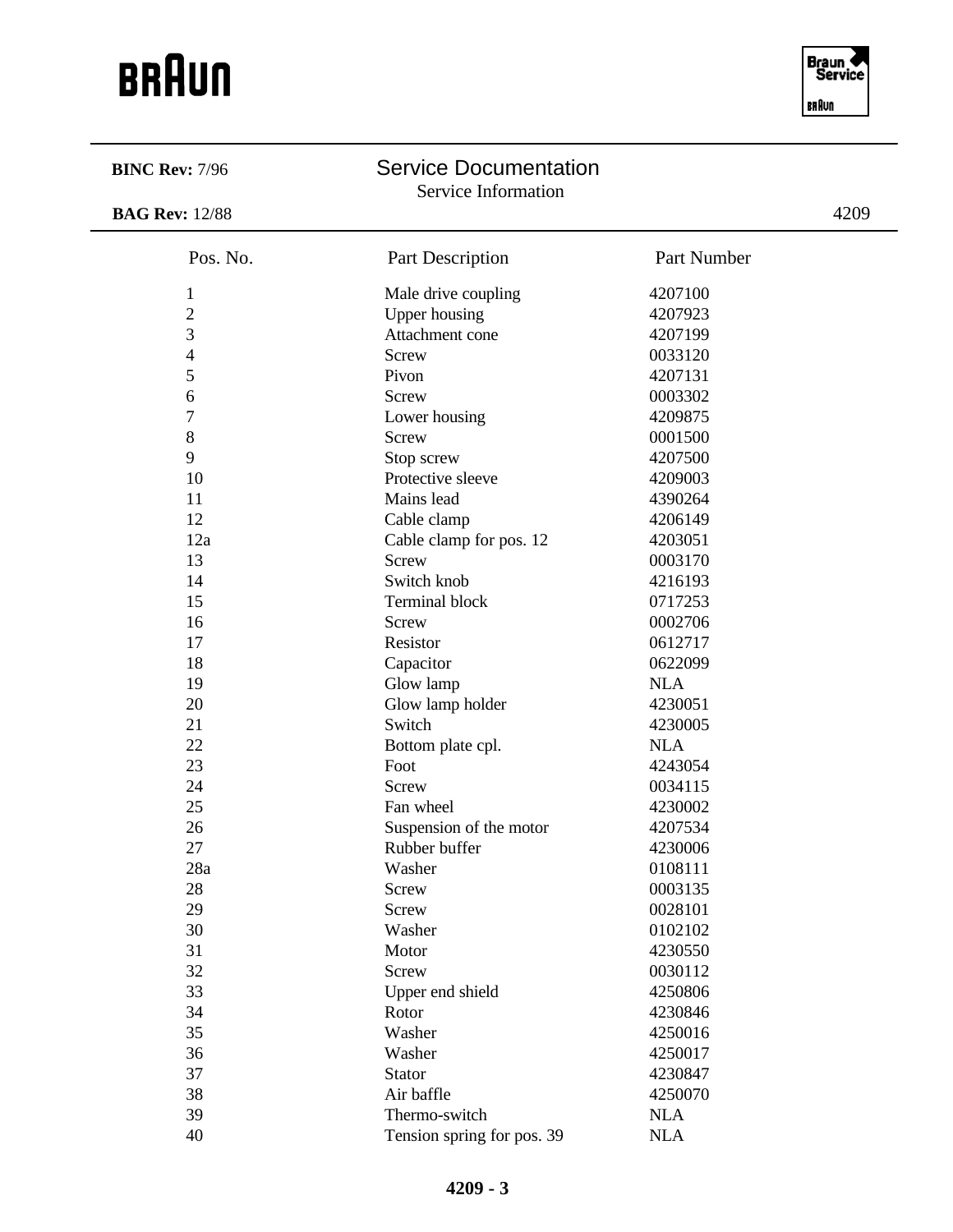| <b>BINC Rev: 7/96</b>    | <b>Service Documentation</b><br><b>Spare Parts List</b> |             |      |
|--------------------------|---------------------------------------------------------|-------------|------|
| <b>BAG Rev: 12/88</b>    |                                                         |             | 4209 |
| Pos. No.                 | Part Description                                        | Part Number |      |
| 41                       | Carbon brush                                            | 4250048     |      |
| 42                       | Fixing clamp                                            | 4250047     |      |
| 43                       | Lower end shield                                        | 4243817     |      |
| 44                       | Centering rubber                                        | 4250045     |      |
| 45                       | Capacitor                                               | <b>NLA</b>  |      |
| 46                       | Ferrite-tube                                            | 4243078     |      |
| $\overline{\phantom{a}}$ | Insulating tube                                         | <b>NLA</b>  |      |
|                          | Plug junction                                           | 0710127     |      |
|                          | Double plug junction                                    | <b>NLA</b>  |      |
|                          | Wiring $(w / 1 \text{ slip on terminal})$               | <b>NLA</b>  |      |
|                          | Wiring $(w / 2 \text{ slip on terminals})$              | <b>NLA</b>  |      |
|                          | Type plate                                              | <b>NLA</b>  |      |
|                          | Accessories                                             |             |      |
|                          | Large mixing bowl                                       | 4203014     |      |
|                          | Small mixing bowl                                       | 4207055     |      |
|                          | Dough hook                                              | 4207814     |      |
|                          | Whisk                                                   | 4207048     |      |
|                          | Whisk for whipped cream                                 | 4207620     |      |
|                          | Circlip for whisk/hook                                  | 4207530     |      |
|                          | Spatula                                                 | 4203118     |      |
|                          | Dust cover                                              | 4203200     |      |

**For additional attachment parts see page 16**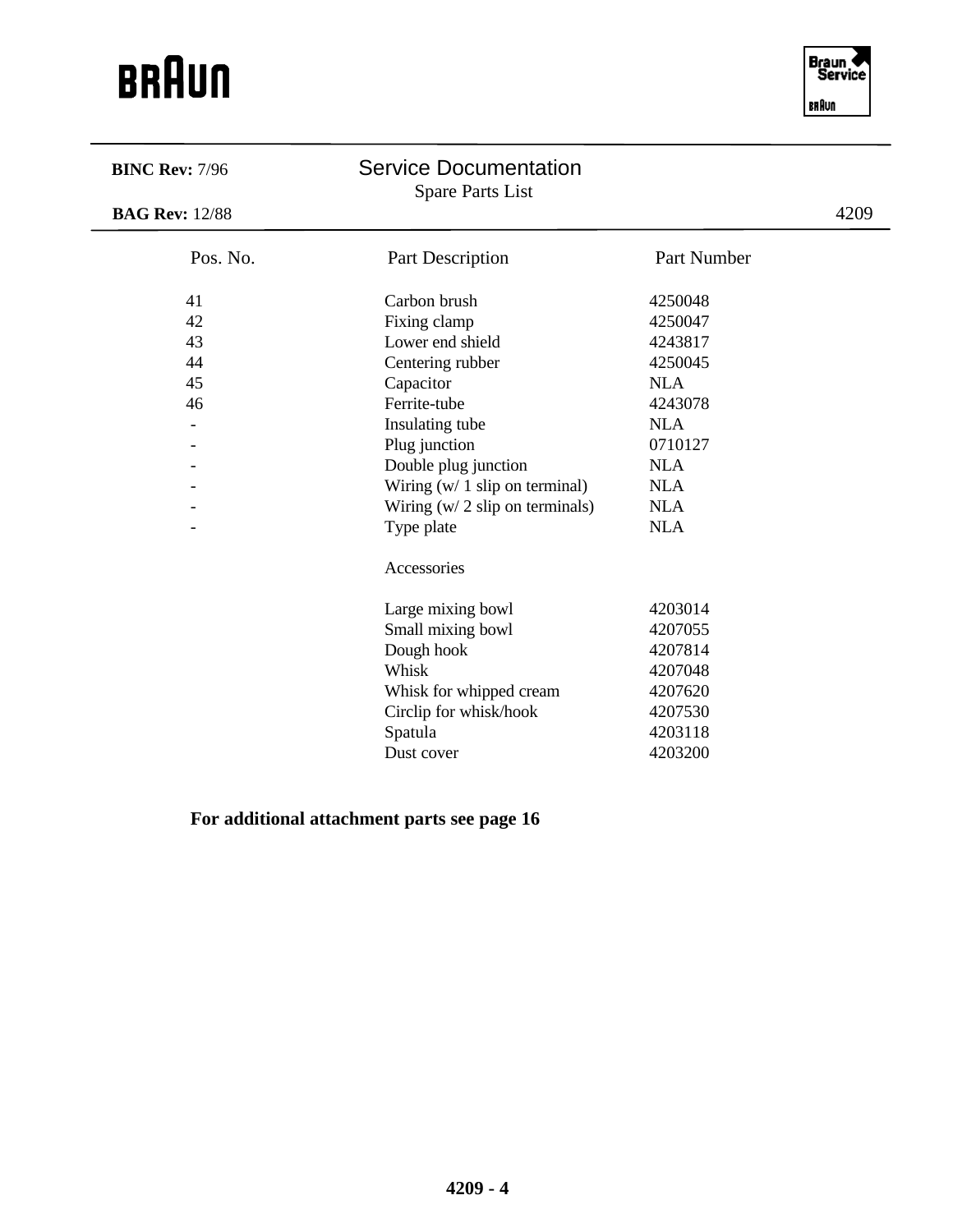



### **BINC Rev:** 7/96 Service Documentation Reference Drawing **BAG Rev:** 7/84 4209

**Bottom of the product**

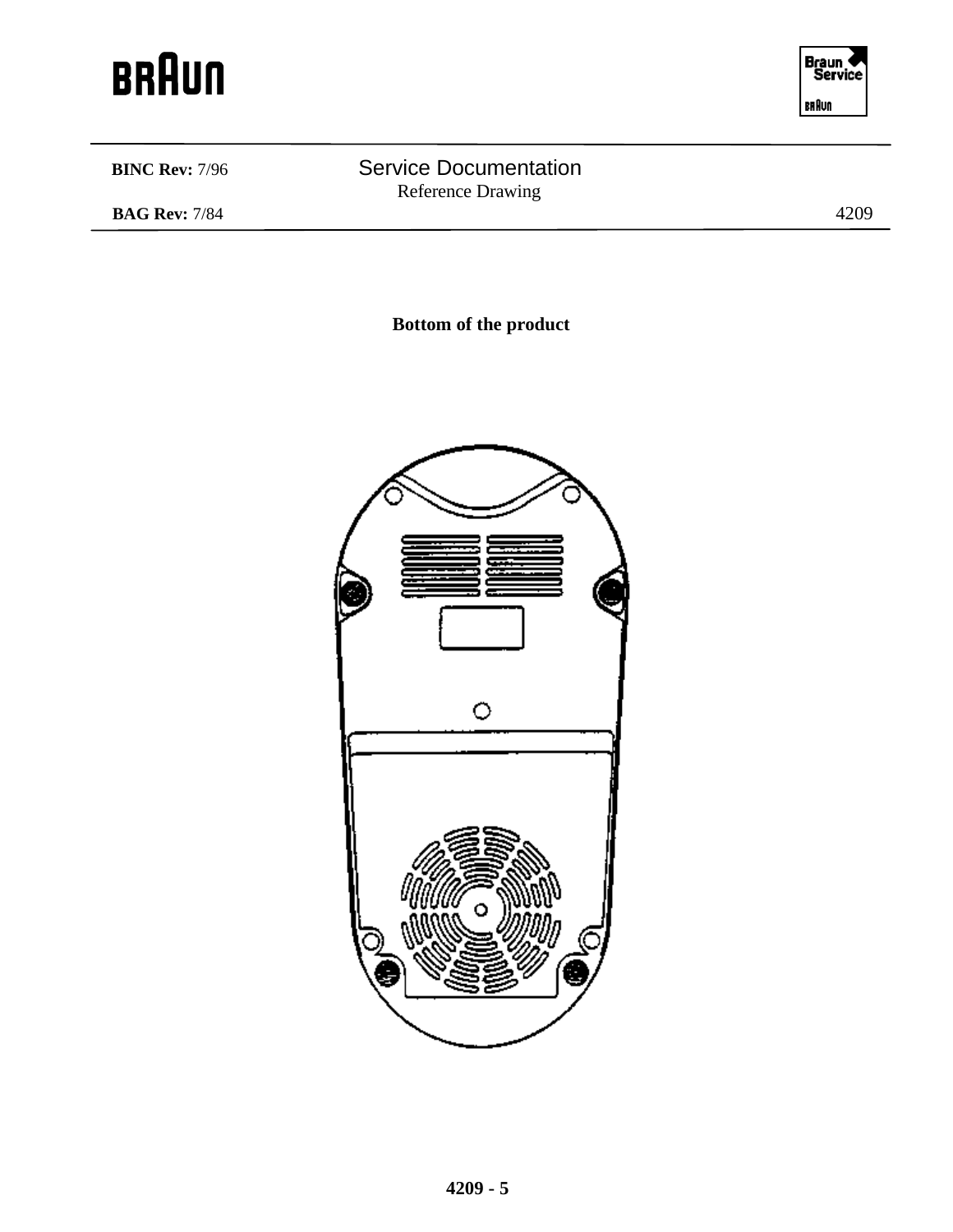

| <b>BINC Rev: 7/96</b>     |                              | <b>Service Documentation</b><br>Service Information                                             |      |
|---------------------------|------------------------------|-------------------------------------------------------------------------------------------------|------|
| <b>BAG Rev: 12/88</b>     |                              |                                                                                                 | 4209 |
|                           |                              |                                                                                                 |      |
| <b>Technical Data</b>     |                              |                                                                                                 |      |
| Voltage/Frequency:        |                              | 110 V/120 V 40-60 Hz                                                                            |      |
| No-load power Position 1: | Position 2:<br>Position 3/L: | appr. 125 W $\pm$ 10 %<br>appr. 130 W + 10 %<br>appr. 205 W $\pm$ 10 %                          |      |
| No load speed Position 1: | Position 2:<br>Position 3/L: | appr. 10700 min <sup>-1</sup><br>appr. 12500 min <sup>-1</sup><br>appr. 16000 min <sup>-1</sup> |      |
| Overheating protection:   |                              | Thermo-switch/Fuse                                                                              |      |
| Length of mains lead:     |                              | appr. 1.30 m                                                                                    |      |
| Operating time:           |                              | continuous operation at 400W                                                                    |      |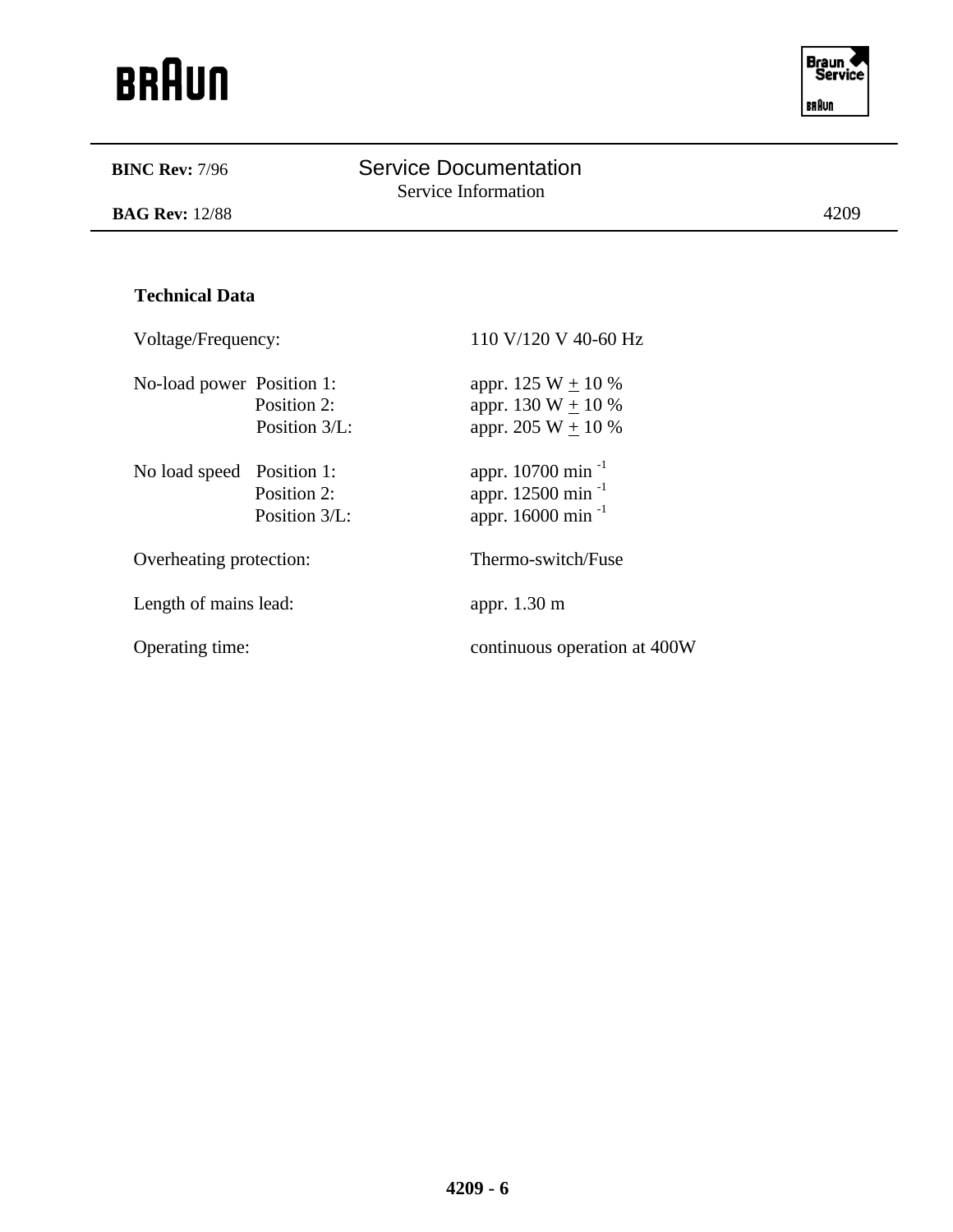**BAG Rev:** 7/84 4209

### **1. Removal of motor (31)**

Disconnect appliance mains plug from the socket. Loosen the holding screws from the bottom cover plate  $(2\overline{2})$  and remove plate. Then withdraw the male-drive coupling (1) with the aid of an angle-shaped screw-driver.

Draw off switch knob (14) and unscrew switch securing screws (8, 9). Proceed by disconnecting the motor wiring on the terminal block  $(15)$ . Subsequently loosen the 4 screws (28) with a long screw-driver and take the motor together out of the housing.

### 2. **Reassembly**

The reassembly is carried out in the reverse order, however attention should be paid to the rubber buffer (27).

The motor shaft must be supported at the bottom end, when the new male drive coupling (1) is mounted onto the shaft. Pay attention to the wiring diagram.

### 3. **Replacement of the thermo-switch (39)**

Remove motor (31) as described in paragraph 1.

Withdraw the air baffle (38) and loosen spring (40). Continue by disconnecting the plug connection on switch (21) and also connection on the terminal block (15) and install new thermo-switch.

### 4. **Dismantling of motor (31)**

With the aid of a screwdriver, push off the fan wheel (25).

Before starting to dismantle the motor, mark the latter in the longitudinal direction, so that all parts are again placed correctly left to right during the assembly. Use a 8 mm box spanner for removing screws (32). Before the motor is taken apart, first remove the carbon brushes (41). Prior to removing the brushes, loosen the fixing clips (42) at the sides and withdraw carefully.

### 5. **Carry out a functional test**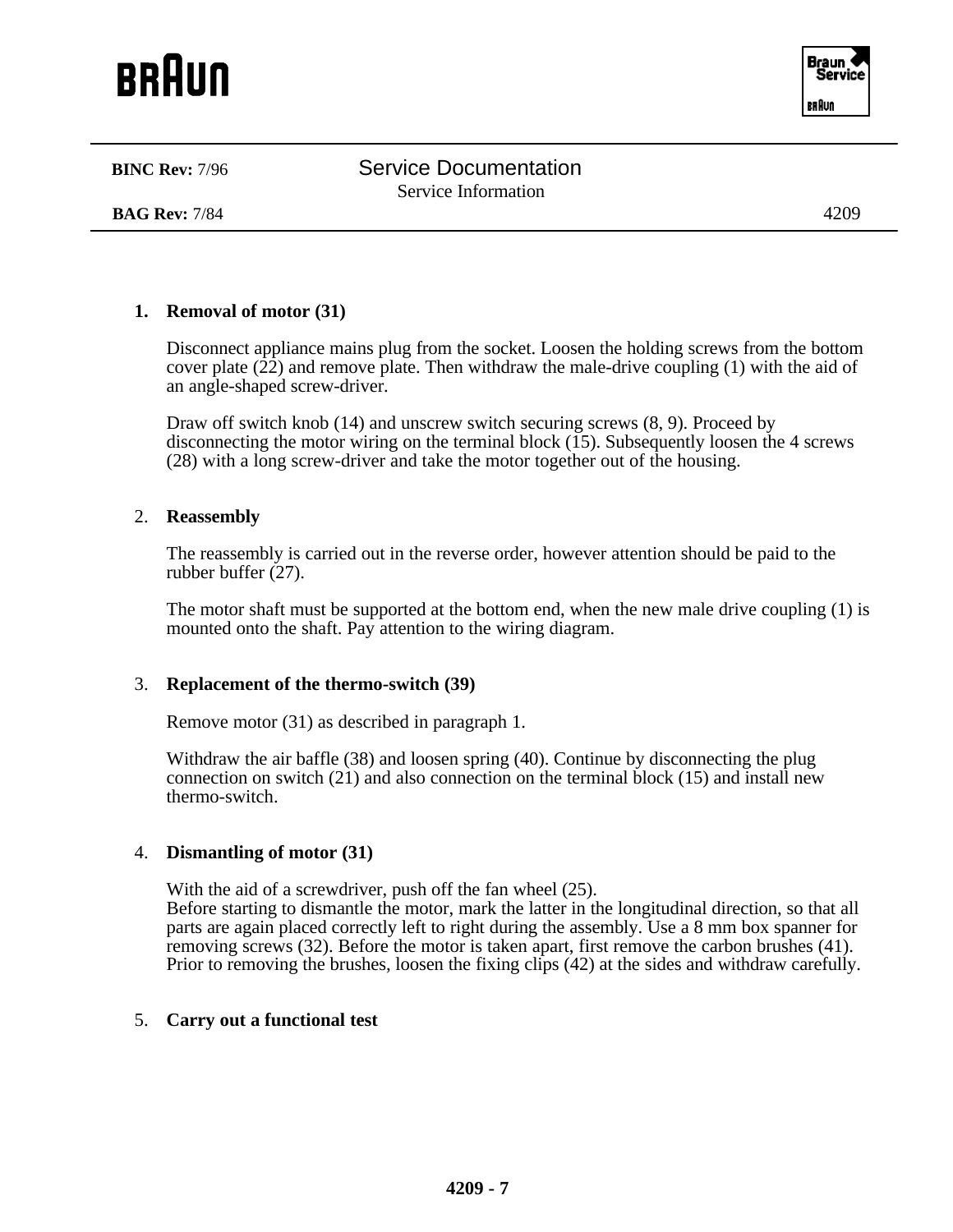



**BINC Rev: 7/96** Service Documentation Reference Drawing

**BAG Rev:** 7/84 4209

**Wiring with thermo-switch**

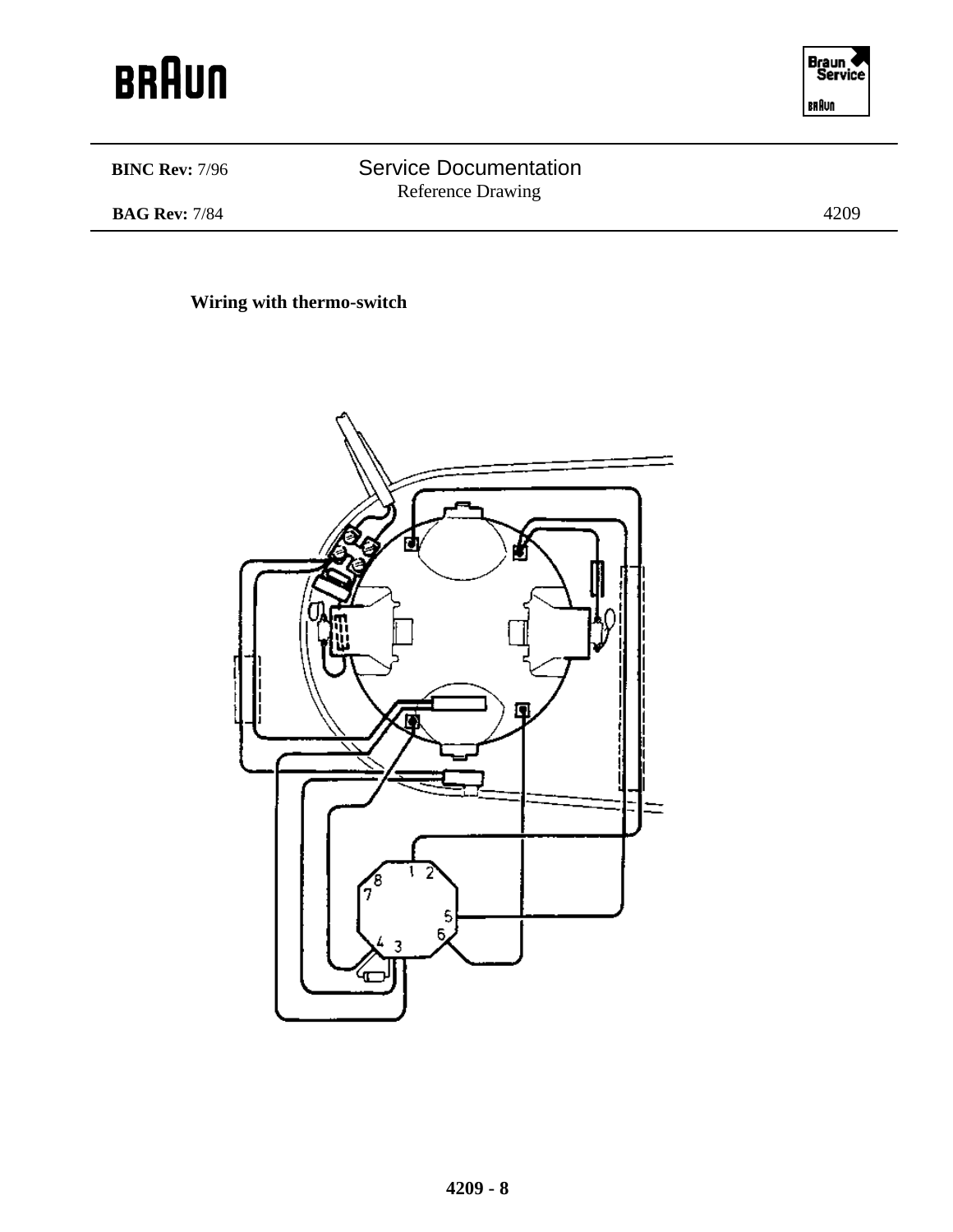



### **BINC Rev: 7/96** Service Documentation Reference Drawing **BAG Rev:** 7/84 4209

### **Wiring diagram**

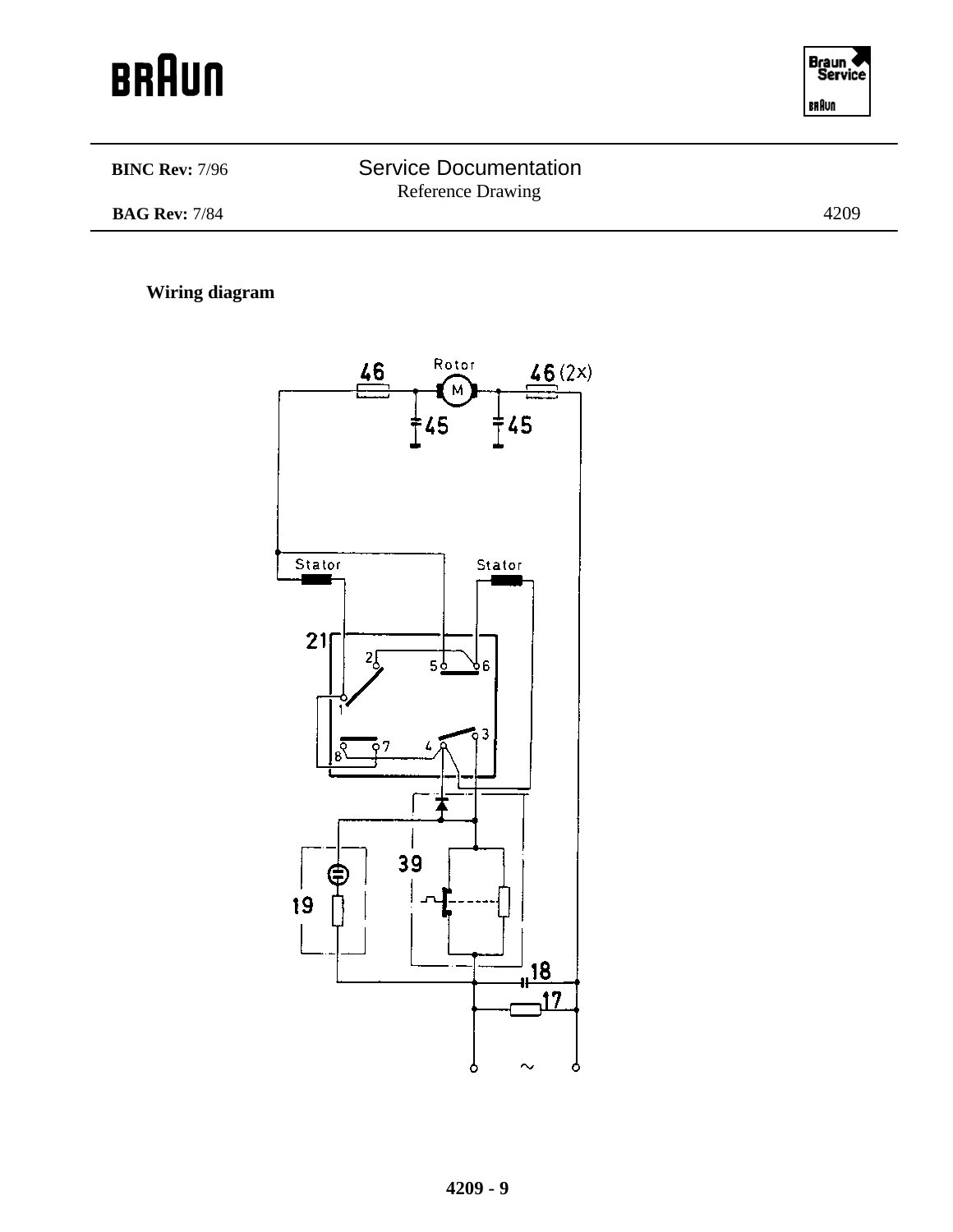



| <b>BINC Rev: 7/96</b> | <b>Service Documentation</b><br><b>Reference Drawing</b> |      |
|-----------------------|----------------------------------------------------------|------|
| <b>BAG Rev:</b> 10/88 |                                                          | 4209 |
|                       |                                                          |      |

**Wiring diagram**

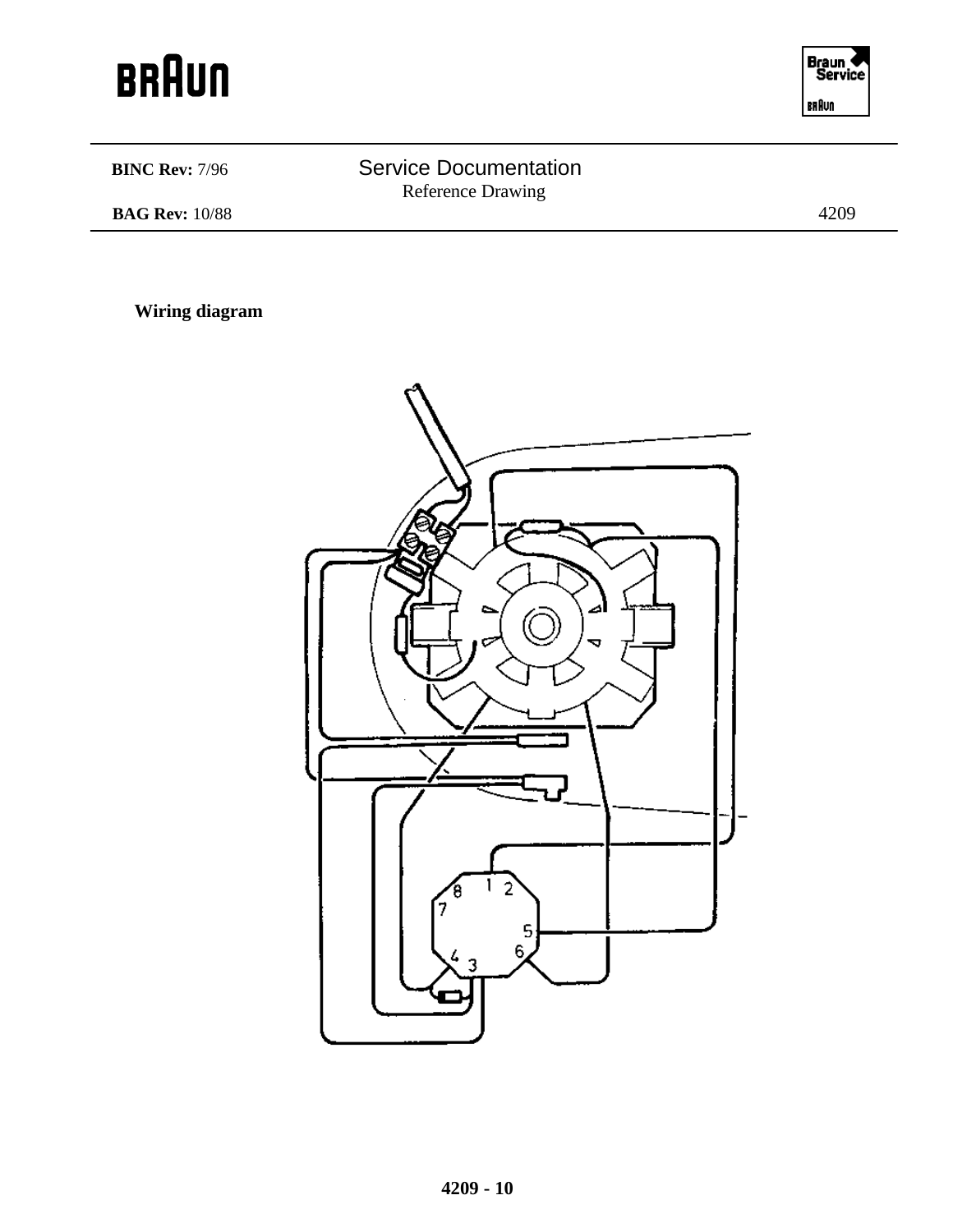**BINC Rev:** 7/96 Service Documentation Service Information

**BAG Rev:** 11/85 4209

Products which are considered to be too loud or are returned for this defect.

When judging the operating noise, the mixing arm of KM 32/B or the mixer attachment of the MX 32/B should be engaged. If the operating noise is still considered to be too loud, the following measures should be taken:

- 1. The motor should not have any off-center condition that means, the outside diameter of the male drive coupling (Pos. 1 must coincide with the inside diameter of the raised attachment cone shoulder (observe an even gap!). If necessary this has to be newly adjusted.
- 2. All screws of the motor-suspension (Pos. 26 respectively 37) must be tightly fastened. If necessary. this has to be corrected.
- 3. The motor suspension (Pos. 26 respectively 37), must be checked for areas of breakage or other defects if necessary the parts must be exchanged.
- 4. Remove the lower centering rubber parts of the motor (Pos. 44 resp. 58 and attach, if necessary, the new and Changed base plate (see instructions below).

Instructions for Braun kitchen machine KM 32/B (4209) and Braun multimix MX 32/B (4142)

From production week 45,1985 on, the lower four rubber buffers (Pos. 27 resp. 38) of the motor suspension (plastic-type), will be eliminated without a replacement. The motor suspension will be changed accordingly. In previously produced products, the rubber buffers should continue to be used.

At the same time, also the previously used centering rubber parts (Pos. 44 resp. 58) will be eliminated without a replacement. Also in this case, the base plate has been changed accordingly. That means the holes to accept the centering rubber parts in the base plate, have been eliminated. For replacement of these parts, ribs have been molded in the same spot. It is not possible, to attach the new base plate, if the motor still has any centering rubber parts.

The new base plate can be used without problem for previously produced products, it the centering rubber parts have been removed.

Only when these points have been considered, the machine will correspond with the noise allowed by the factory.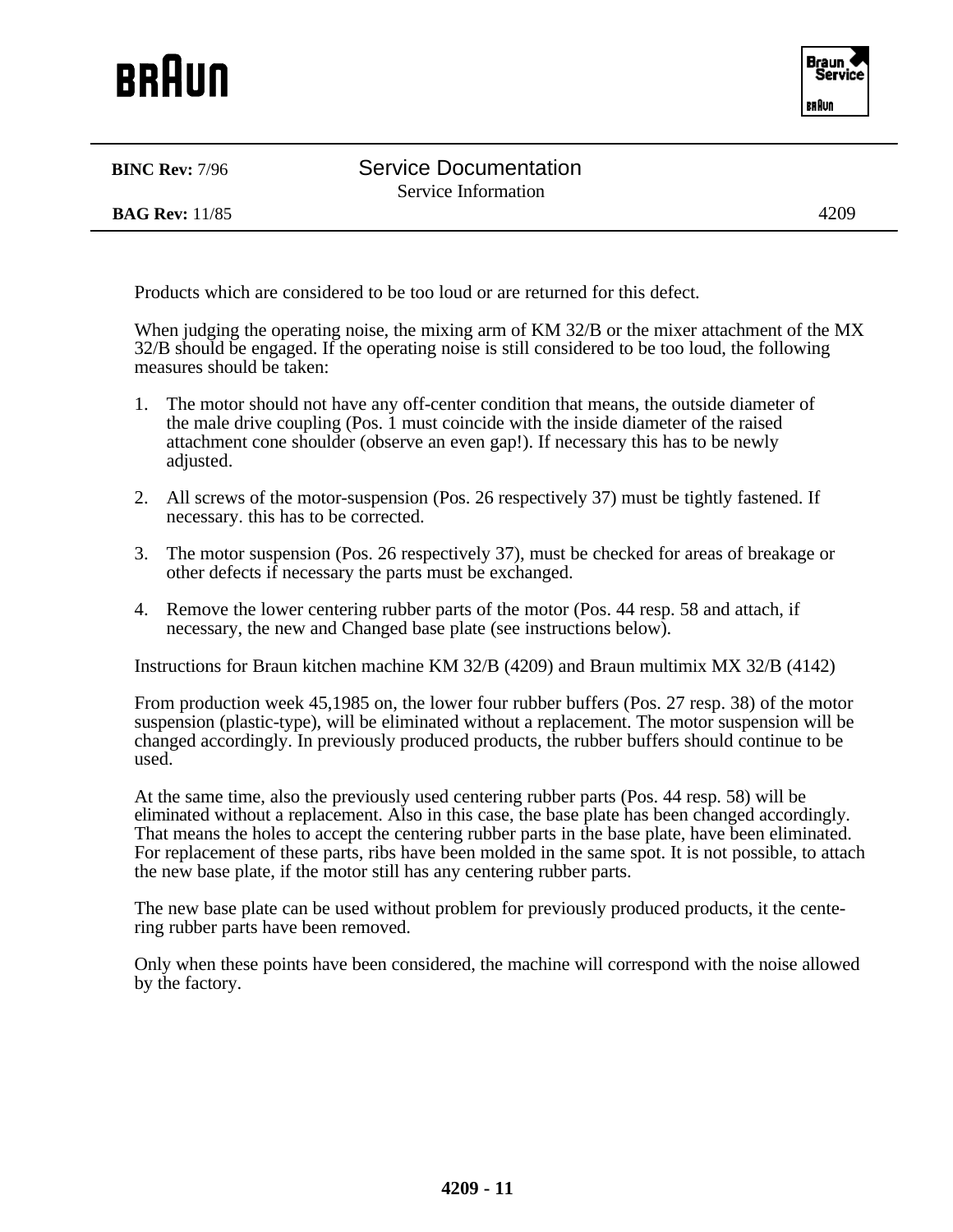



### **BINC Rev: 7/96** Service Documentation Exploded Drawing **BAG Rev:** 7/84 4209

### **Mixing arm for Kitchen Machine**

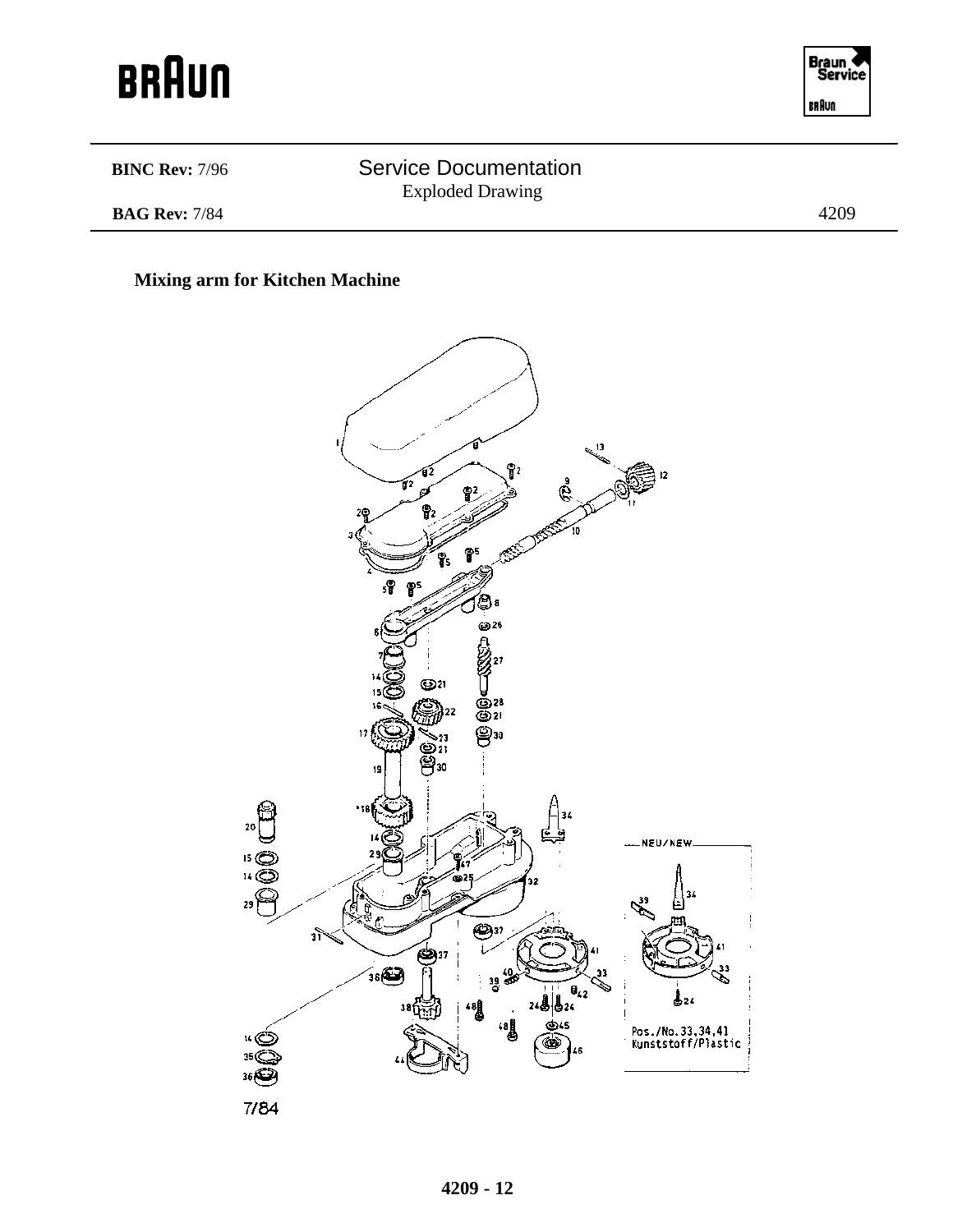

| <b>BINC Rev: 7/96</b> | <b>Service Documentation</b><br><b>Spare Parts List</b> |             |      |
|-----------------------|---------------------------------------------------------|-------------|------|
| <b>BAG Rev: 2/94</b>  |                                                         |             | 4209 |
| Pos. No.              | Part Description                                        | Part Number |      |
| $\mathbf{1}$          | Mixing arm cover                                        | 4207033     |      |
| $\overline{c}$        | Screw                                                   | 0030008     |      |
| 3                     | Gear cover                                              | 4207020     |      |
| 4                     | Rubber seal                                             | 4207044     |      |
| 5                     | <b>Screw</b>                                            | 0030008     |      |
| 6                     | Bearing bracket                                         | 4207822     |      |
| $\overline{7}$        | Flanged bearing                                         | 4207107     |      |
| 8                     | Flanged bearing                                         | 4207005     |      |
| 9                     | Circlip                                                 | 0109301     |      |
| 10                    | Main worm shaft                                         | 4207394     |      |
| 11                    | Fiber washer                                            | 4207019     |      |
| 12                    | Worm gear                                               | 4207478     |      |
| 13                    | Spring pin                                              | 0127201     |      |
| 14                    | Fiber washer                                            | 4207015     |      |
| 15                    | Washer                                                  | 4207014     |      |
| 16                    | Grooved pin                                             | 0125102     |      |
| 17/18                 | Gear wheel-set                                          | 4207623     |      |
| 19                    | Shaft                                                   | 4207821     |      |
| 20                    | Pinion                                                  | 4207820     |      |
| 21                    | Fiber washer                                            | 4207007     |      |
| 22                    | Worm gear                                               | 4207010     |      |
| 23                    | Pin                                                     | 4207384     |      |
| 24                    | <b>Screw</b>                                            | 0003135     |      |
| 24                    | Screw, self tapping *                                   | 0038022     |      |
| 25                    | Washer                                                  | 0103001     |      |
| 26                    | Fiber washer                                            | 4207008     |      |
| 27                    | Driving worm                                            | 4207006     |      |
| 28                    | Washer                                                  | 4207034     |      |
| 29                    | Flanged bearing                                         | 4207004     |      |
| 30                    | Flanged bearing                                         | 4207002     |      |
| 31                    | Retaining rod                                           | 4207112     |      |
| 32                    | Mixing arm housing                                      | 4207819     |      |
| 33                    | Coupling pin (Metal)                                    | 4207030     |      |
| 33                    | Coupling pin (Plastic) *                                | 4207533     |      |
| 34                    | Locking lever (Metal)                                   | 4207028     |      |
| 34                    | Locking lever (Plastic)*                                | 4207528     |      |
| 35                    | Circlip                                                 | 0112001     |      |
| 36                    | Radial oil seal ring                                    | 4207351     |      |
| 37                    |                                                         |             |      |
|                       | Radial oil seal ring                                    | 0104003     |      |
| 38                    | Bowl drive with shaft                                   | 4207035     |      |
| 39                    | Ball                                                    | 0162002     |      |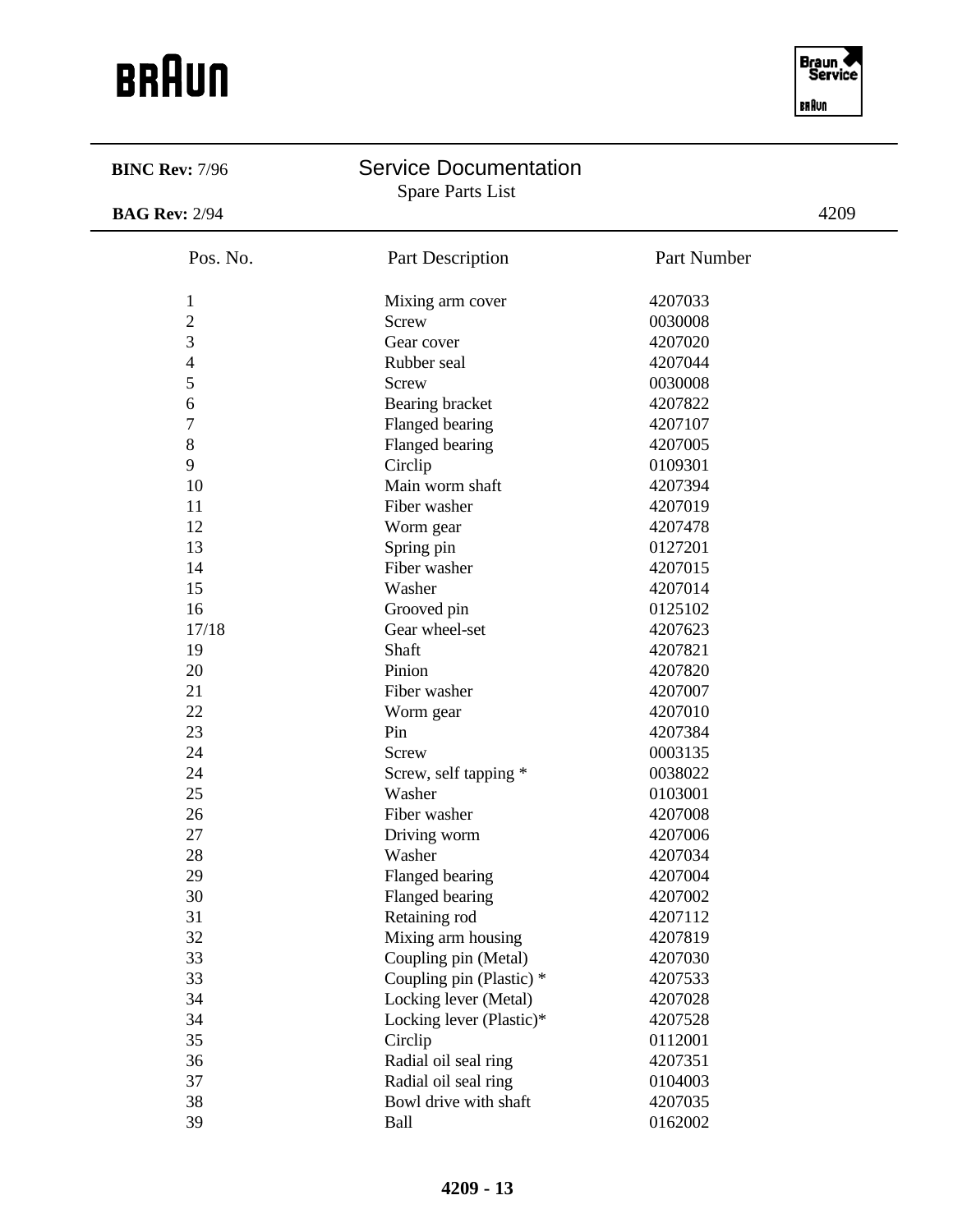

| <b>BINC Rev: 7/96</b> | <b>Service Documentation</b><br><b>Spare Parts List</b> |             |      |
|-----------------------|---------------------------------------------------------|-------------|------|
| <b>BAG Rev: 2/94</b>  |                                                         |             | 4209 |
| Pos. No.              | Part Description                                        | Part Number |      |
| 39                    | Leaf spring $*$                                         | 4207529     |      |
| 40                    | Spring                                                  | 4207180     |      |
| 41                    | Locking ring (metal)                                    | 4207027     |      |
| 41                    | Locking ring (plastic) *                                | 4207527     |      |
| 42                    | Grub screw                                              | 0015101     |      |
| 44                    | Guide bracket                                           | 4207032     |      |
| 45                    | Distance washer                                         | 4213042     |      |
| 46                    | Coupling                                                | 4203055     |      |
| 47                    | Screw                                                   | 0031077     |      |
| 48                    | Screw                                                   | 0003126     |      |

**No. 17 and 18 are replaced together.**

**\* Parts that are to be replaced together. When rebuild from metal to plastic version all parts with \* should be used together.**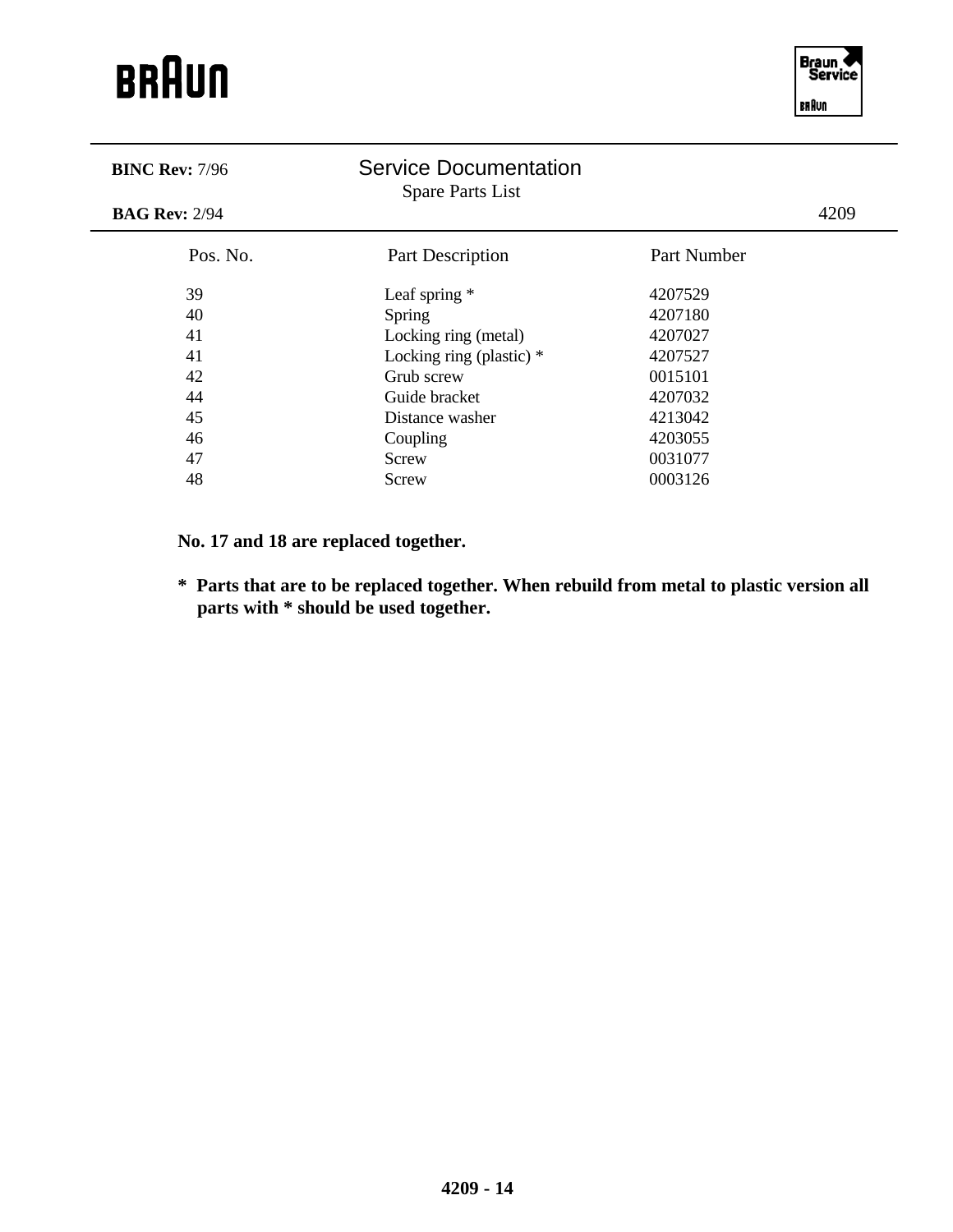



### **BINC Rev: 7/96** Service Documentation Reference Drawing **BAG Rev:** 11/85 4209





### Mixing arm No-load speed r.p.m.

|                   | A-Motor           | <b>B-Motor</b>    |
|-------------------|-------------------|-------------------|
| Position L        | $Y = 461/X = 184$ | $Y = 388/X = 155$ |
| Position II       | $Y = 539/X = 216$ | $Y = 517/X = 207$ |
| Position III (IL) | $Y = 690/X = 276$ | $Y = 603/X = 241$ |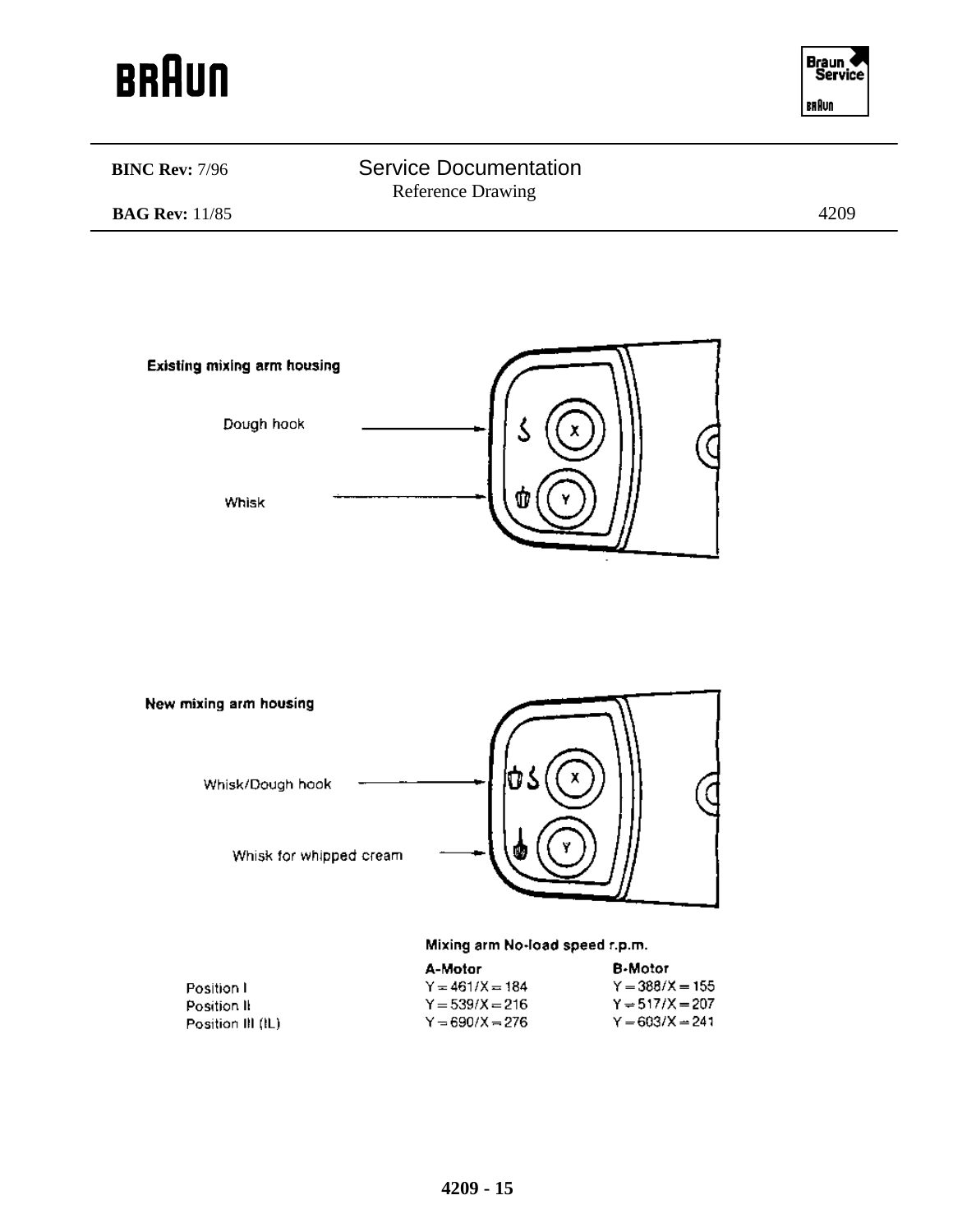



### **BINC Rev:** 7/96 Service Documentation Service Information

**BAG Rev:** 8/85 4209

### **Attachments**





| <b>Shredder</b>       | <b>KS 33</b>     | 4247 |
|-----------------------|------------------|------|
| <b>Meat Mincer</b>    | KGZ2             | 4610 |
| <b>Citrus Juicer</b>  | KMZ <sub>3</sub> | 4612 |
| <b>Shredder</b>       | <b>KS 32</b>     | 4613 |
| Liquidizer            | <b>KX 32</b>     | 4614 |
| <b>Coffee Grinder</b> | <b>MXK</b>       | 4615 |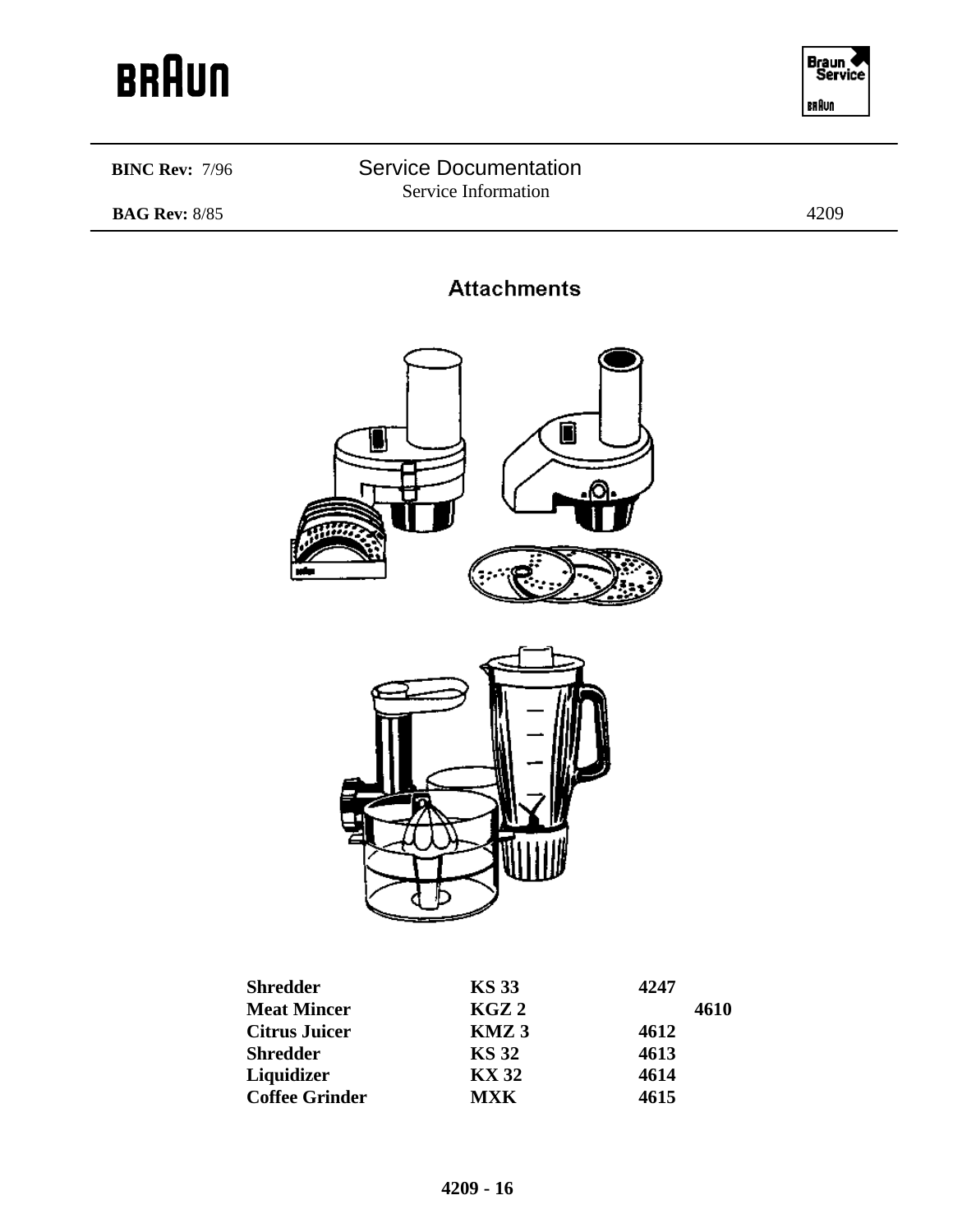

### **BINC Rev:** 7/96 Service Documentation Exploded Drawing **BAG Rev:** 8/85 4247 25 26 وت b. '日  $\theta^*$ 28 è. පි  $\oint_{\rm e}$ ЧŨ 1f m<sub>ini</sub>s <u> "စရား</u><br>————— 10  $\circledcirc$ mm  $1199$ l9  $\int d\theta$  $14$  $O$

**KS33** 4247

**4209 - 17**

 $[3] \begin{array}{c} 1 \\ 6 \\ 2 \\ 19 \\ 6 \\ 23 \end{array}$ 

24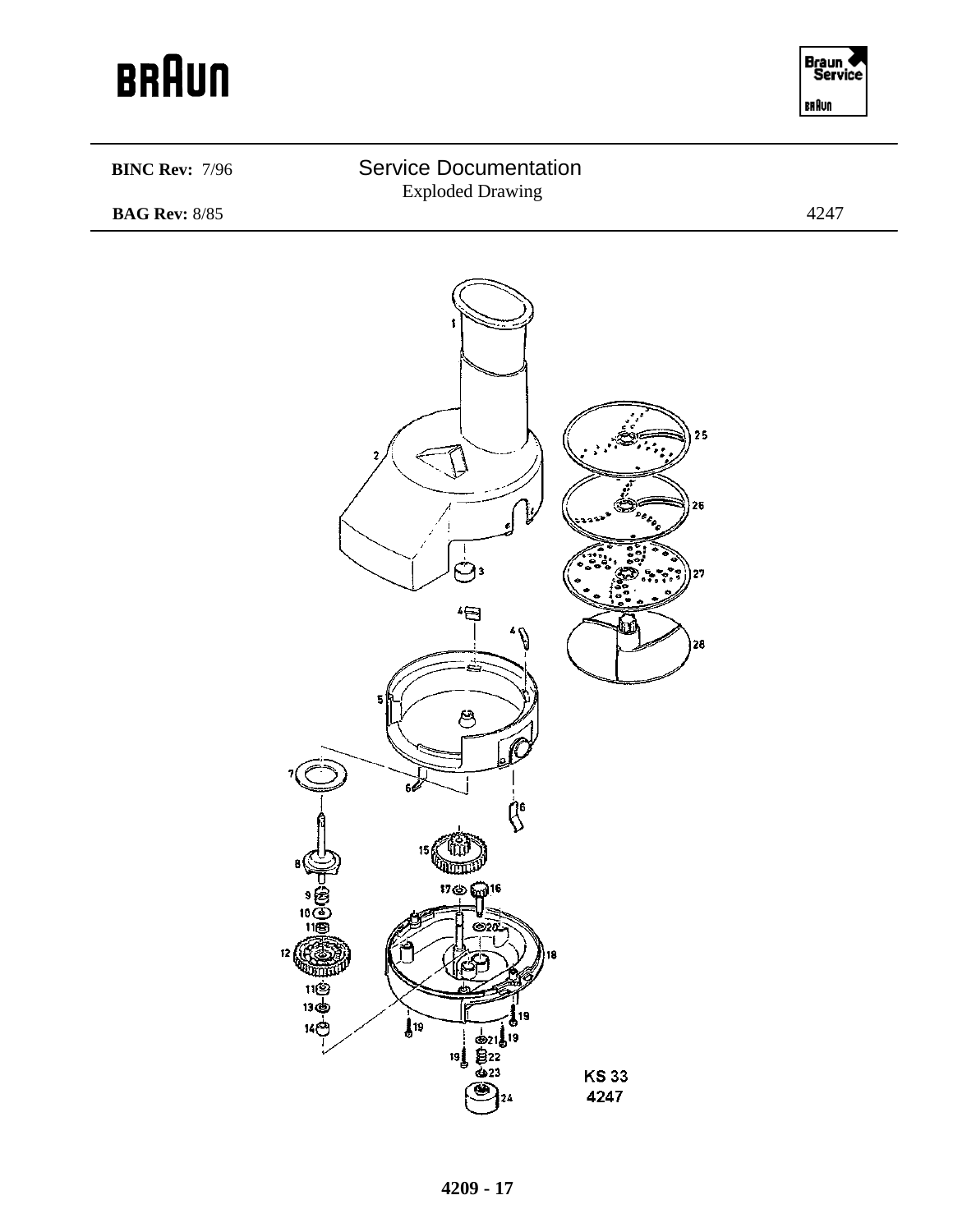

 $\overline{\phantom{0}}$ 

| <b>BINC Rev: 7/96</b>    | <b>Service Documentation</b><br><b>Spare Parts List</b> |             |      |
|--------------------------|---------------------------------------------------------|-------------|------|
| <b>BAG Rev: 6/91</b>     |                                                         |             | 4247 |
| Pos. No.                 | Part Description                                        | Part Number |      |
| $\mathbf{1}$             | Pusher                                                  | 4207492     |      |
| $\overline{2}$           | Lid with no. 3                                          | 4247851     |      |
| 3                        | Cap                                                     | 4247022     |      |
| $\overline{\mathcal{A}}$ | Guide block                                             | 4247035     |      |
| 5                        | Upper housing cpl.                                      | 4247852     |      |
| 6                        | Flat spring                                             | 4247028     |      |
| $\overline{7}$           | Felt washer                                             | 4242126     |      |
| 8                        | Driving shaft coupling                                  | 4247853     |      |
| 9                        | Spring                                                  | 4247007     |      |
| 10                       | Washer                                                  | 4247026     |      |
| 11                       | Thrust bearing                                          | 4247037     |      |
| 12                       | Gear wheel                                              | 4247015     |      |
| 13                       | Washer                                                  | 4247025     |      |
| 14                       | Swivel bearing                                          | 4247024     |      |
| 15                       | Intermediate gear wheel                                 | 4247014     |      |
| 16                       | Pinion                                                  | 4247016     |      |
| 17                       | Fibre washer                                            | 4247017     |      |
| 18                       | Lower housing                                           | 4247625     |      |
| 19                       | Screw                                                   | 0031052     |      |
| 20                       | Fibre washer                                            | 4250082     |      |
| 21                       | Bronze washer                                           | 4213041     |      |
| 22                       | Spring                                                  | 4203135     |      |
| 23                       | Washer                                                  | 4213042     |      |
| 24                       | Coupling                                                | 4203055     |      |
| 25                       | Working disc I                                          | 4247047     |      |
| 26                       | Working disc II                                         | 4247048     |      |
| 27                       | Grater disc for potatoes                                | 4247039     |      |
| 28                       | Carrier disc                                            | 4247858     |      |
| ۳                        | Adapter for KMZ 3                                       | 4247038     |      |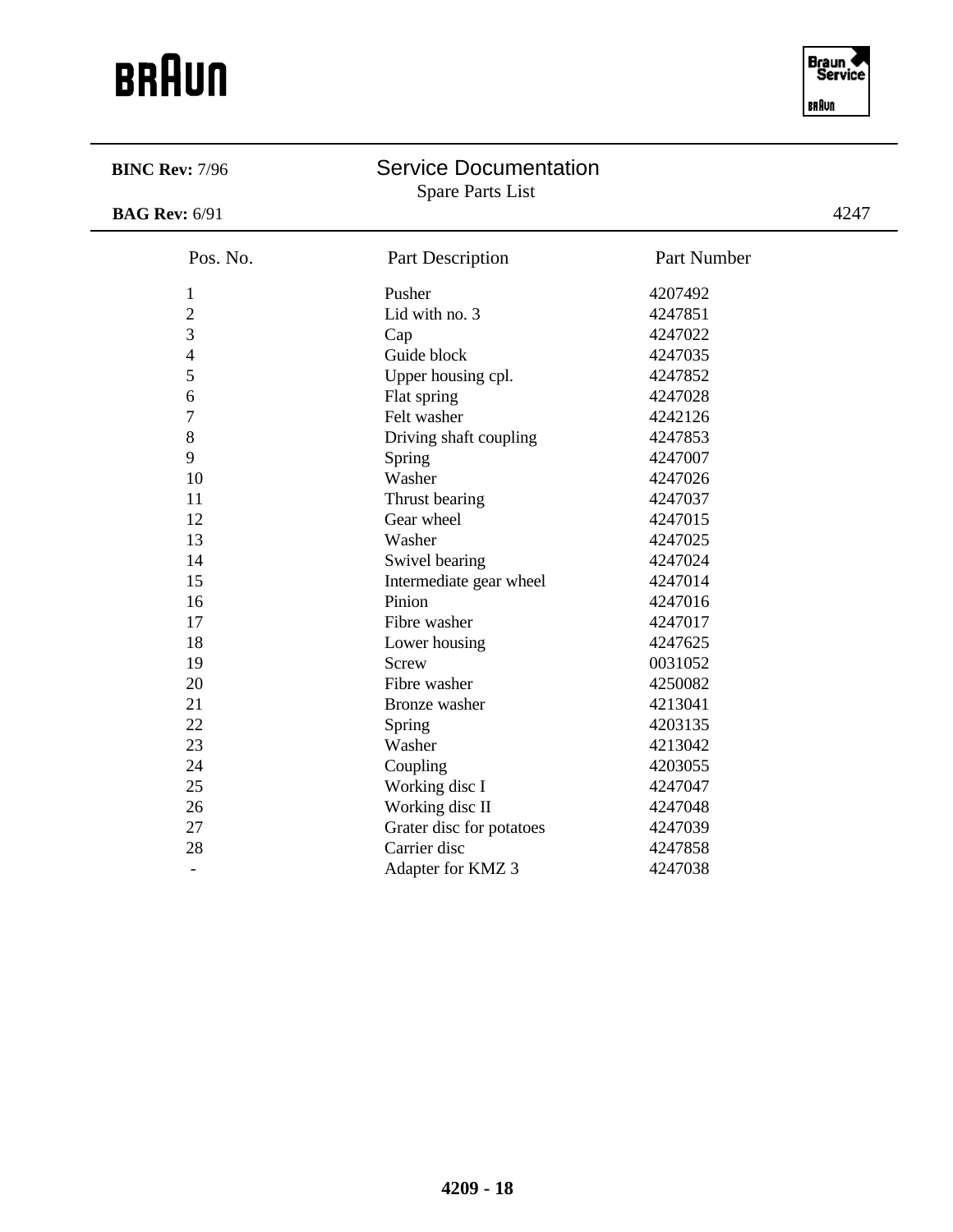

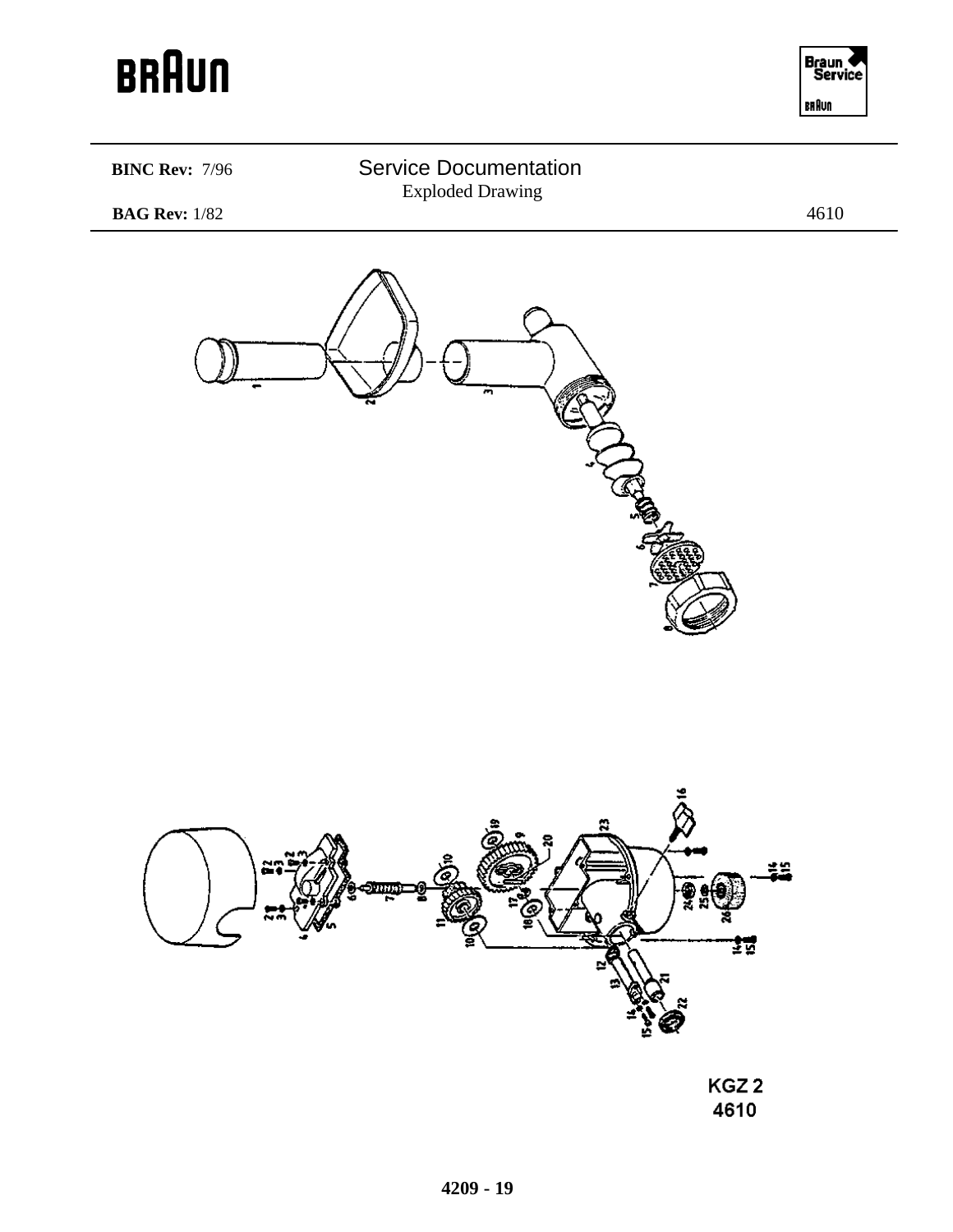

÷.

| <b>BINC Rev: 7/96</b>            | <b>Service Documentation</b><br><b>Spare Parts List</b> |             |      |
|----------------------------------|---------------------------------------------------------|-------------|------|
| <b>BAG Rev: 12/83</b>            |                                                         |             | 4610 |
| Pos. No.                         | Part Description                                        | Part Number |      |
| <b>Gear Head for Meat Mincer</b> |                                                         |             |      |
| $\mathbf{1}$                     | Cover                                                   | 4241020     |      |
| $\mathbf{2}$                     | Cheese-head screw                                       | 0003101     |      |
| 3                                | Split lock washer                                       | 0101001     |      |
| $\overline{\mathcal{A}}$         | Upper gear housing cover                                | 4240803     |      |
| 5                                | Plain seal                                              | 4240012     |      |
| 6                                | Steel washer                                            | 4240021     |      |
| $\overline{7}$                   | Worm drive shaft                                        | 4240003     |      |
| 8                                | Fiber washer                                            | 4213040     |      |
| 9                                | Gear wheel                                              | 4240008     |      |
| 10                               | Fiber washer                                            | 4240004     |      |
| 11                               | Intermediate gear                                       | 4240022     |      |
| 12                               | Plain seat                                              | 4240025     |      |
| 13                               | Gear shaft                                              | 4240807     |      |
| 14                               | Split lock washer                                       | <b>NLA</b>  |      |
| 15                               | Cheese head screw                                       | <b>NLA</b>  |      |
| 16                               | Winged screw                                            | 4241003     |      |
| 17                               | Retainer ring                                           | 0109003     |      |
| 18                               | <b>Bronze</b> washer                                    | 4241014     |      |
| 19                               | Fiber washer                                            | 4241015     |      |
| 20                               | Straight pin                                            | 0120101     |      |
| 21                               | Shaft                                                   | 4240009     |      |
| 22                               | Seal-ring                                               | 0104001     |      |
| 23                               | Lower housing                                           | 4240801     |      |
| 24                               | Seal-ring                                               | 0712001     |      |
| 25                               | Washer                                                  | 4213042     |      |
| 26                               | Coupling                                                | 4203055     |      |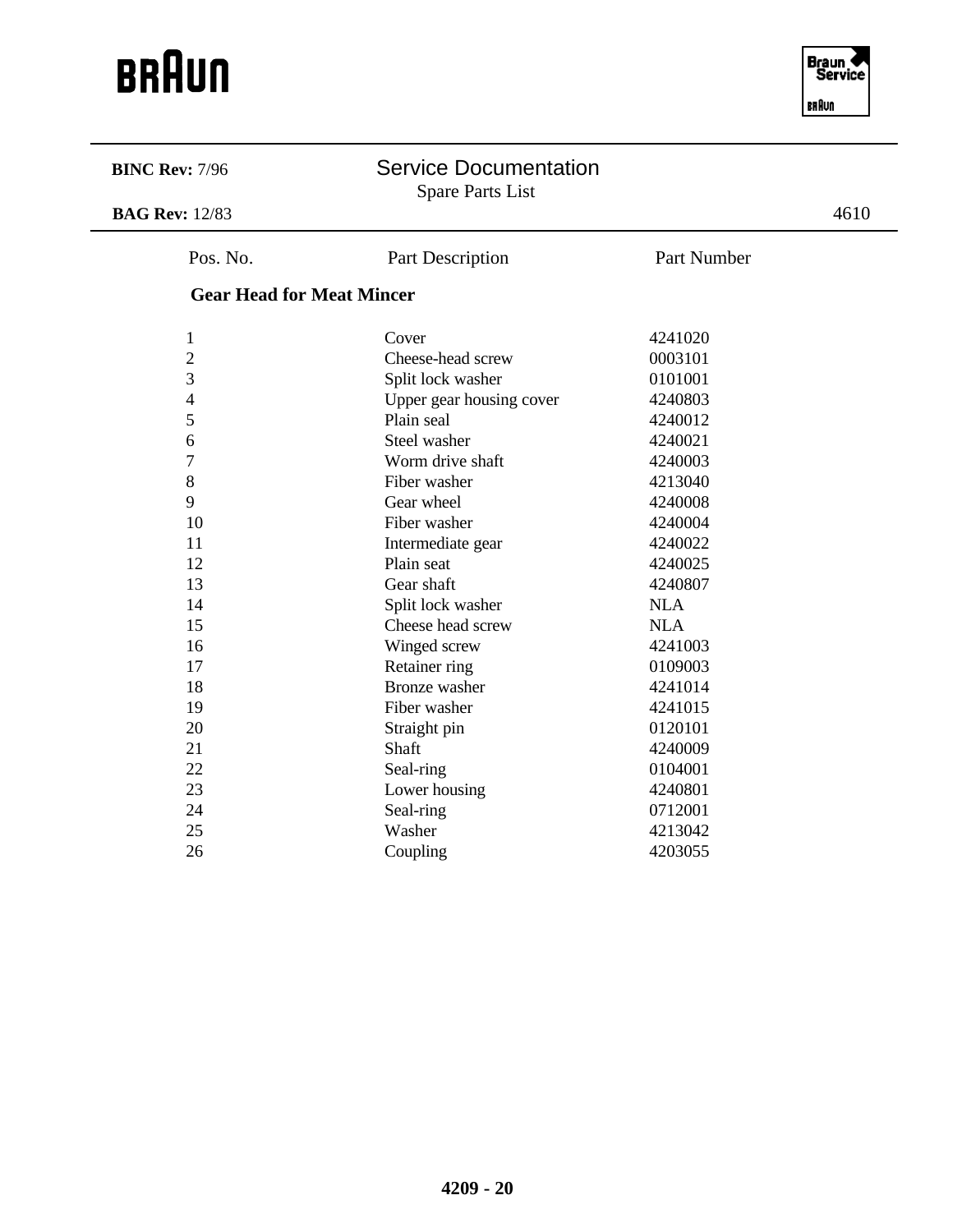

 $\overline{\phantom{0}}$ 

| <b>BINC Rev: 7/96</b>         | <b>Service Documentation</b><br><b>Spare Parts List</b> |             |      |
|-------------------------------|---------------------------------------------------------|-------------|------|
| <b>BAG Rev: 2/95</b>          |                                                         |             | 4610 |
| Pos. No.                      | Part Description                                        | Part Number |      |
| <b>Meat Mincer attachment</b> |                                                         |             |      |
| 1                             | Tamper                                                  | 4242 040    |      |
| $\overline{2}$                | Meat tray                                               | 4241004     |      |
| 3                             | Housing                                                 | 4240811     |      |
| 4                             | Worm screw                                              | 4240045     |      |
| 5                             | <b>Spring</b>                                           | 4242148     |      |
| 5                             | Spring                                                  | 4242148     |      |
| 6                             | Cross shaped blade **                                   | 4242133     |      |
| 6                             | Cross shaped blade                                      | 4240048     |      |
| 7                             | Perforated disc, 4.5 dia.                               | 4 195090    |      |
| 7                             | Perforated disc, 3.0 dia.                               | 4 195091    |      |
| 7                             | Perforated disc, 8.0 dia.                               | 4195092     |      |
| 8                             | Locking ring                                            | 4240050     |      |

**\*\* Two sided applicable**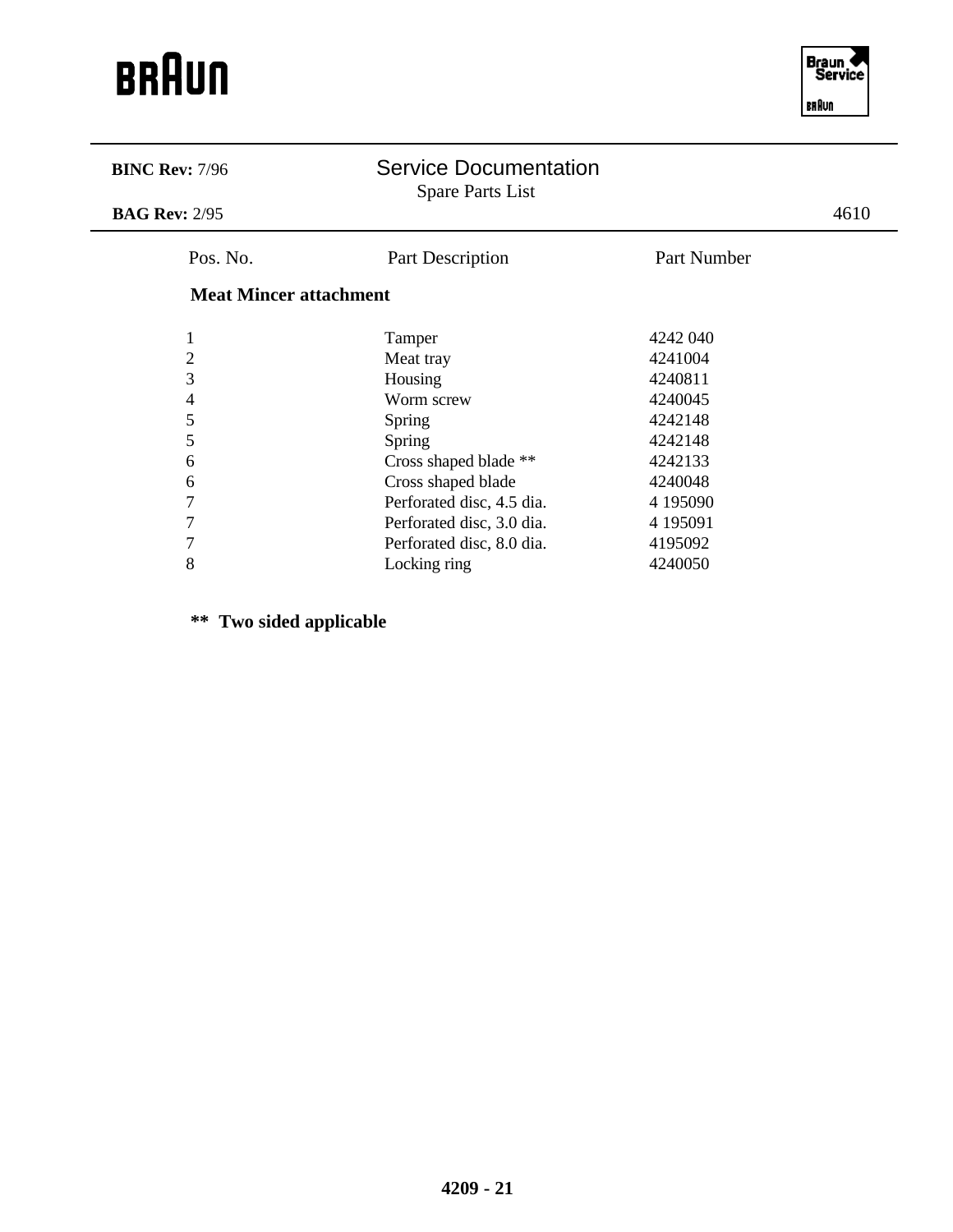



KMZ3 4612

**4209 - 22**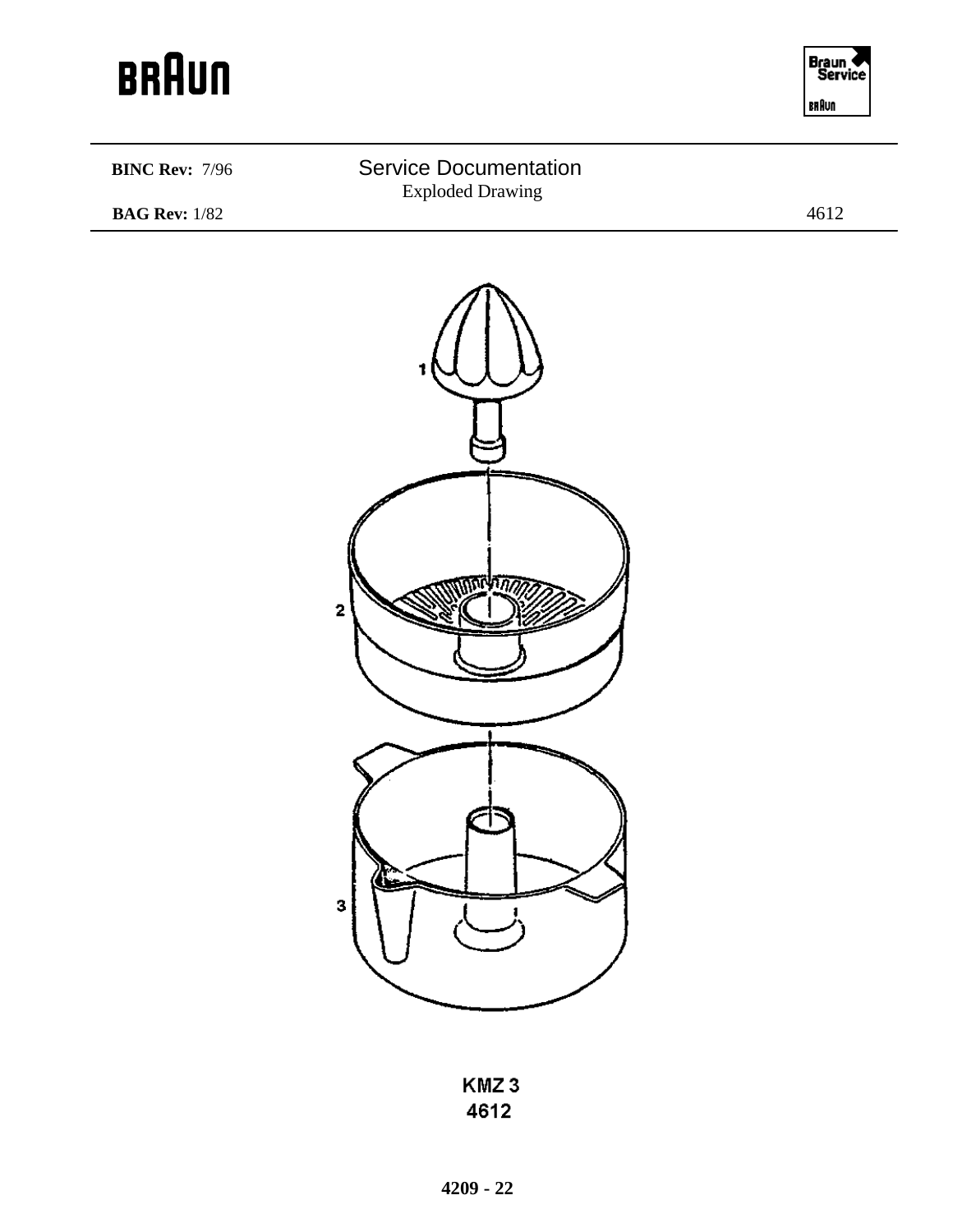| <b>BINC Rev: 7/96</b>    | <b>Service Documentation</b><br>Spare Parts List |             |      |
|--------------------------|--------------------------------------------------|-------------|------|
| <b>BAG Rev:</b> 10/86    |                                                  |             | 4612 |
| Pos. No.                 | Part Description                                 | Part Number |      |
|                          | Reamer cone                                      | 4207391     |      |
| $\overline{2}$           | <b>Strainer</b>                                  | 4253285     |      |
| 3                        | Juice container                                  | 4253284     |      |
| $\overline{\phantom{0}}$ | Adapter for KS 33                                | 4247038     |      |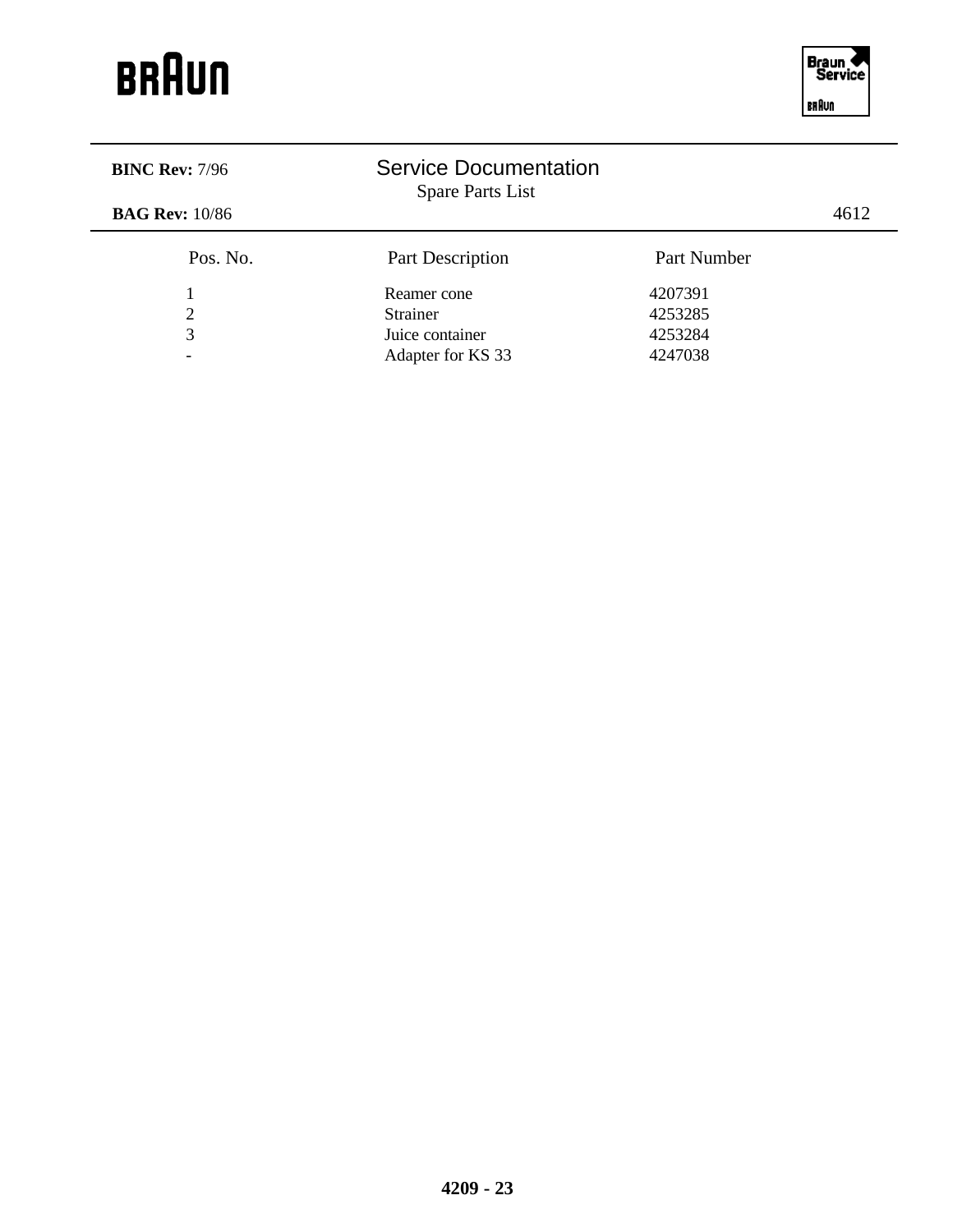

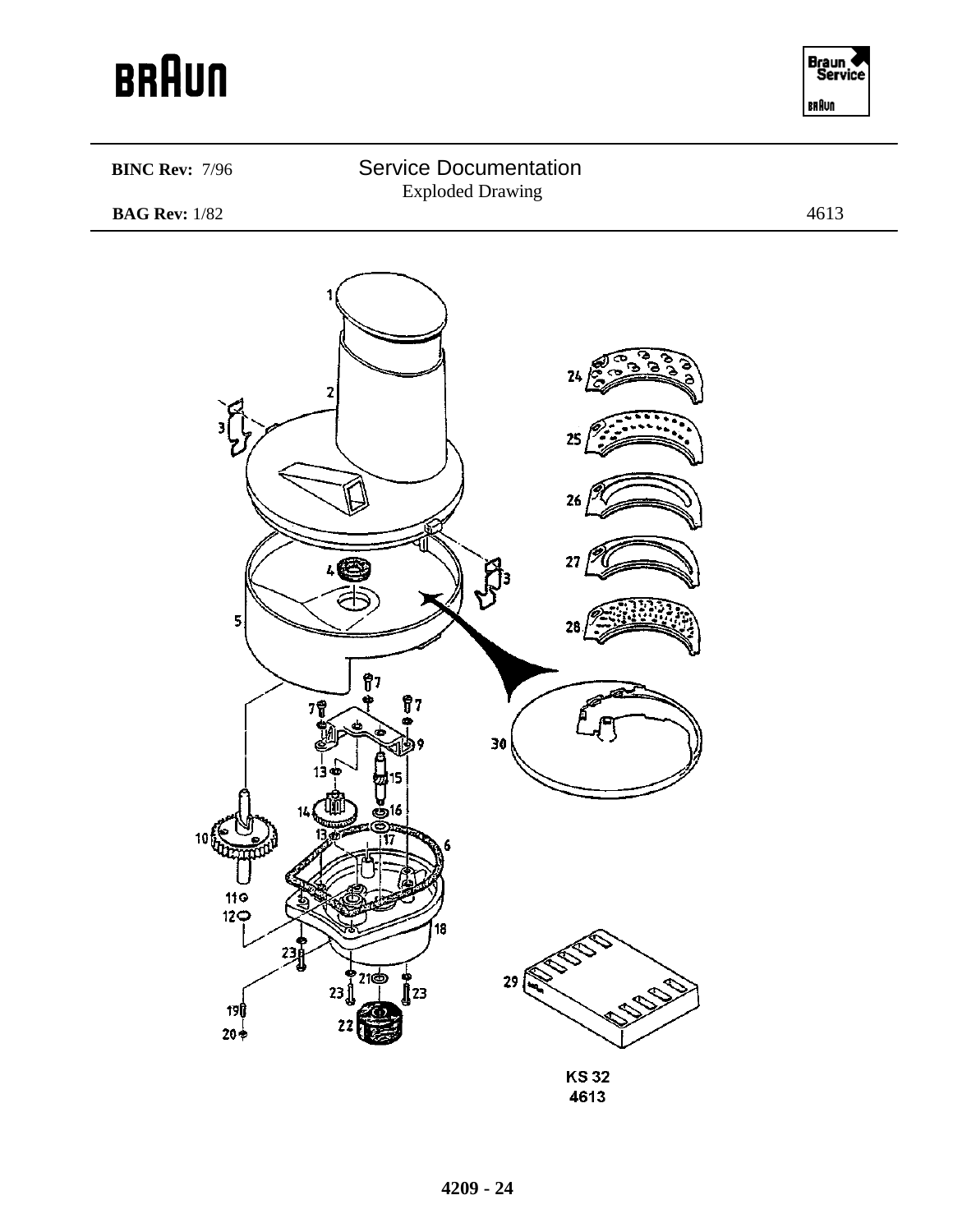

| 4613<br><b>BAG Rev: 11/93</b><br>Pos. No.<br>Part Description<br>Part Number<br>Tamper (old with lid)<br>4207809<br>$\mathbf{1}$<br>$\mathbf{1}$<br>Tamper (new without lid)<br>4207492<br>$\overline{2}$<br><b>Upper housing</b><br><b>NLA</b><br>3<br>4203270<br>Retaining clamp<br>$\overline{\mathcal{A}}$<br>Oil sealing ring<br>4207093<br>5<br>Lower housing<br><b>NLA</b><br>6<br>Plain seal<br>4203266<br>$\overline{7}$<br>0003101<br><b>Screw</b><br>9<br>4203883<br>Bearing bracket<br>10<br>4203884<br>Output gear<br>11<br>Ball<br>0162003<br>12<br>4203264<br>Ball thrust plate<br>13<br>Washer<br>4203257<br>14<br>4203882<br>Intermediate gear<br>15<br>Drive shaft<br>4203254<br>16<br><b>Bronze</b> washer<br>4213041<br>Fiber washer<br>17<br>4213040<br>Bearing<br>4206047<br>18<br>Metal housing<br>4203881<br>19<br>Set screw<br>0016102<br>20<br><b>Nut</b><br>0061108<br>21<br>Washer<br>4213042<br>22<br>Coupling<br>4203055<br>23<br>0003170<br><b>Screw</b><br>24<br>4207068<br>Shredding insert, coarse<br>25<br>Shredding insert, fine<br><b>NLA</b><br>26<br>Slicing insert, coarse<br>4207070<br>27<br>Slicing insert, fine<br>4207071<br>28<br>Grating insert<br>4207072<br>29<br>Insert stand<br>4207094 | <b>BINC Rev: 7/96</b> | <b>Service Documentation</b><br><b>Spare Parts List</b> |         |  |
|--------------------------------------------------------------------------------------------------------------------------------------------------------------------------------------------------------------------------------------------------------------------------------------------------------------------------------------------------------------------------------------------------------------------------------------------------------------------------------------------------------------------------------------------------------------------------------------------------------------------------------------------------------------------------------------------------------------------------------------------------------------------------------------------------------------------------------------------------------------------------------------------------------------------------------------------------------------------------------------------------------------------------------------------------------------------------------------------------------------------------------------------------------------------------------------------------------------------------------------------|-----------------------|---------------------------------------------------------|---------|--|
|                                                                                                                                                                                                                                                                                                                                                                                                                                                                                                                                                                                                                                                                                                                                                                                                                                                                                                                                                                                                                                                                                                                                                                                                                                            |                       |                                                         |         |  |
|                                                                                                                                                                                                                                                                                                                                                                                                                                                                                                                                                                                                                                                                                                                                                                                                                                                                                                                                                                                                                                                                                                                                                                                                                                            |                       |                                                         |         |  |
|                                                                                                                                                                                                                                                                                                                                                                                                                                                                                                                                                                                                                                                                                                                                                                                                                                                                                                                                                                                                                                                                                                                                                                                                                                            |                       |                                                         |         |  |
|                                                                                                                                                                                                                                                                                                                                                                                                                                                                                                                                                                                                                                                                                                                                                                                                                                                                                                                                                                                                                                                                                                                                                                                                                                            |                       |                                                         |         |  |
|                                                                                                                                                                                                                                                                                                                                                                                                                                                                                                                                                                                                                                                                                                                                                                                                                                                                                                                                                                                                                                                                                                                                                                                                                                            |                       |                                                         |         |  |
|                                                                                                                                                                                                                                                                                                                                                                                                                                                                                                                                                                                                                                                                                                                                                                                                                                                                                                                                                                                                                                                                                                                                                                                                                                            |                       |                                                         |         |  |
|                                                                                                                                                                                                                                                                                                                                                                                                                                                                                                                                                                                                                                                                                                                                                                                                                                                                                                                                                                                                                                                                                                                                                                                                                                            |                       |                                                         |         |  |
|                                                                                                                                                                                                                                                                                                                                                                                                                                                                                                                                                                                                                                                                                                                                                                                                                                                                                                                                                                                                                                                                                                                                                                                                                                            |                       |                                                         |         |  |
|                                                                                                                                                                                                                                                                                                                                                                                                                                                                                                                                                                                                                                                                                                                                                                                                                                                                                                                                                                                                                                                                                                                                                                                                                                            |                       |                                                         |         |  |
|                                                                                                                                                                                                                                                                                                                                                                                                                                                                                                                                                                                                                                                                                                                                                                                                                                                                                                                                                                                                                                                                                                                                                                                                                                            |                       |                                                         |         |  |
|                                                                                                                                                                                                                                                                                                                                                                                                                                                                                                                                                                                                                                                                                                                                                                                                                                                                                                                                                                                                                                                                                                                                                                                                                                            |                       |                                                         |         |  |
|                                                                                                                                                                                                                                                                                                                                                                                                                                                                                                                                                                                                                                                                                                                                                                                                                                                                                                                                                                                                                                                                                                                                                                                                                                            |                       |                                                         |         |  |
|                                                                                                                                                                                                                                                                                                                                                                                                                                                                                                                                                                                                                                                                                                                                                                                                                                                                                                                                                                                                                                                                                                                                                                                                                                            |                       |                                                         |         |  |
|                                                                                                                                                                                                                                                                                                                                                                                                                                                                                                                                                                                                                                                                                                                                                                                                                                                                                                                                                                                                                                                                                                                                                                                                                                            |                       |                                                         |         |  |
|                                                                                                                                                                                                                                                                                                                                                                                                                                                                                                                                                                                                                                                                                                                                                                                                                                                                                                                                                                                                                                                                                                                                                                                                                                            |                       |                                                         |         |  |
|                                                                                                                                                                                                                                                                                                                                                                                                                                                                                                                                                                                                                                                                                                                                                                                                                                                                                                                                                                                                                                                                                                                                                                                                                                            |                       |                                                         |         |  |
|                                                                                                                                                                                                                                                                                                                                                                                                                                                                                                                                                                                                                                                                                                                                                                                                                                                                                                                                                                                                                                                                                                                                                                                                                                            |                       |                                                         |         |  |
|                                                                                                                                                                                                                                                                                                                                                                                                                                                                                                                                                                                                                                                                                                                                                                                                                                                                                                                                                                                                                                                                                                                                                                                                                                            |                       |                                                         |         |  |
|                                                                                                                                                                                                                                                                                                                                                                                                                                                                                                                                                                                                                                                                                                                                                                                                                                                                                                                                                                                                                                                                                                                                                                                                                                            |                       |                                                         |         |  |
|                                                                                                                                                                                                                                                                                                                                                                                                                                                                                                                                                                                                                                                                                                                                                                                                                                                                                                                                                                                                                                                                                                                                                                                                                                            |                       |                                                         |         |  |
|                                                                                                                                                                                                                                                                                                                                                                                                                                                                                                                                                                                                                                                                                                                                                                                                                                                                                                                                                                                                                                                                                                                                                                                                                                            |                       |                                                         |         |  |
|                                                                                                                                                                                                                                                                                                                                                                                                                                                                                                                                                                                                                                                                                                                                                                                                                                                                                                                                                                                                                                                                                                                                                                                                                                            |                       |                                                         |         |  |
|                                                                                                                                                                                                                                                                                                                                                                                                                                                                                                                                                                                                                                                                                                                                                                                                                                                                                                                                                                                                                                                                                                                                                                                                                                            |                       |                                                         |         |  |
|                                                                                                                                                                                                                                                                                                                                                                                                                                                                                                                                                                                                                                                                                                                                                                                                                                                                                                                                                                                                                                                                                                                                                                                                                                            |                       |                                                         |         |  |
|                                                                                                                                                                                                                                                                                                                                                                                                                                                                                                                                                                                                                                                                                                                                                                                                                                                                                                                                                                                                                                                                                                                                                                                                                                            |                       |                                                         |         |  |
|                                                                                                                                                                                                                                                                                                                                                                                                                                                                                                                                                                                                                                                                                                                                                                                                                                                                                                                                                                                                                                                                                                                                                                                                                                            |                       |                                                         |         |  |
|                                                                                                                                                                                                                                                                                                                                                                                                                                                                                                                                                                                                                                                                                                                                                                                                                                                                                                                                                                                                                                                                                                                                                                                                                                            |                       |                                                         |         |  |
|                                                                                                                                                                                                                                                                                                                                                                                                                                                                                                                                                                                                                                                                                                                                                                                                                                                                                                                                                                                                                                                                                                                                                                                                                                            |                       |                                                         |         |  |
|                                                                                                                                                                                                                                                                                                                                                                                                                                                                                                                                                                                                                                                                                                                                                                                                                                                                                                                                                                                                                                                                                                                                                                                                                                            |                       |                                                         |         |  |
|                                                                                                                                                                                                                                                                                                                                                                                                                                                                                                                                                                                                                                                                                                                                                                                                                                                                                                                                                                                                                                                                                                                                                                                                                                            |                       |                                                         |         |  |
|                                                                                                                                                                                                                                                                                                                                                                                                                                                                                                                                                                                                                                                                                                                                                                                                                                                                                                                                                                                                                                                                                                                                                                                                                                            |                       |                                                         |         |  |
|                                                                                                                                                                                                                                                                                                                                                                                                                                                                                                                                                                                                                                                                                                                                                                                                                                                                                                                                                                                                                                                                                                                                                                                                                                            |                       |                                                         |         |  |
|                                                                                                                                                                                                                                                                                                                                                                                                                                                                                                                                                                                                                                                                                                                                                                                                                                                                                                                                                                                                                                                                                                                                                                                                                                            | 30                    | Carrier disc                                            | 4207807 |  |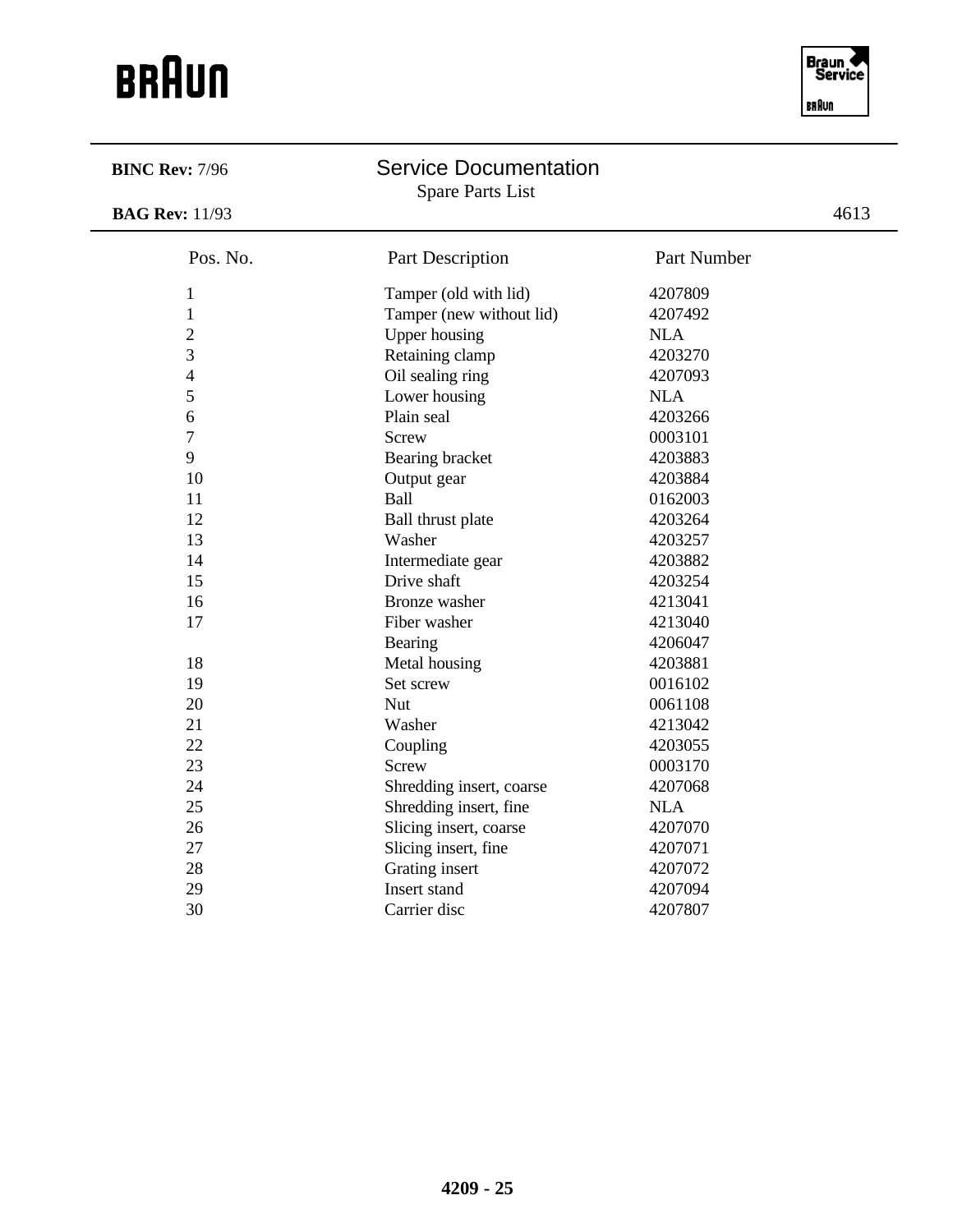





**KX32** 4614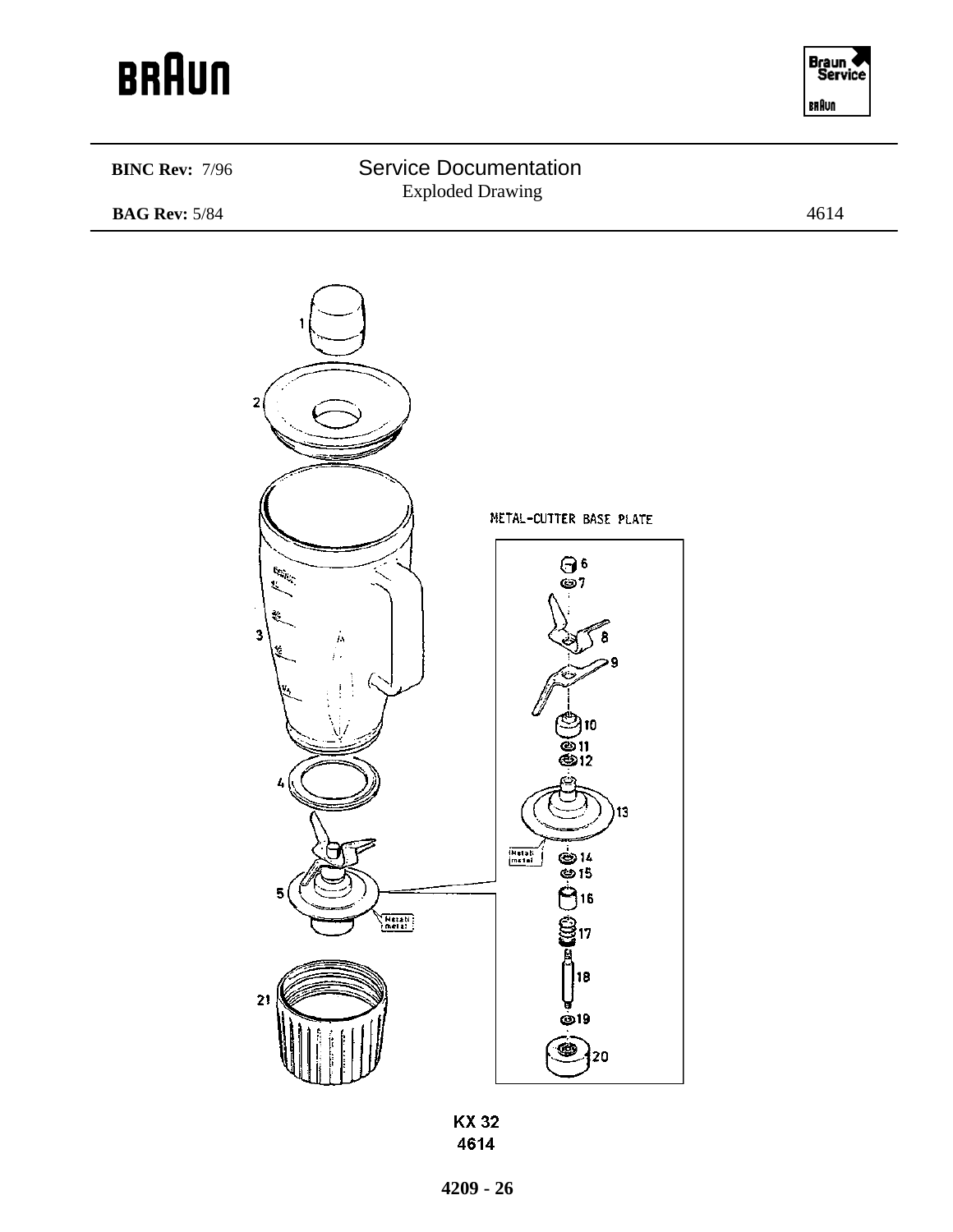

 $\overline{\phantom{0}}$ 

| <b>BINC Rev: 7/96</b>    | <b>Service Documentation</b><br><b>Spare Parts List</b> |             |      |
|--------------------------|---------------------------------------------------------|-------------|------|
| <b>BAG Rev: 12/85</b>    |                                                         |             | 4614 |
| Pos. No.                 | <b>Part Description</b>                                 | Part Number |      |
| $\mathbf{1}$             | Funnel plug                                             | 4207091     |      |
| $\overline{2}$           | Lid                                                     | 4207090     |      |
| 3                        | Glass goblet                                            | 4216865     |      |
| $\overline{\mathcal{A}}$ | Rubber gasket                                           | 4216209     |      |
| 5                        | Complete knife (6 - 20)                                 | 4216899     |      |
| 6                        | Cap nut                                                 | 0064006     |      |
| $\overline{7}$           | Washer (Steel)                                          | 4291014     |      |
| $8\,$                    | Upper knife                                             | 4207088     |      |
| 9                        | Lower knife                                             | 4207087     |      |
| 10                       | Cover                                                   | 4291006     |      |
| 11                       | Washer (Steel)                                          | 4291010     |      |
| 12                       | Washer (Fibre)                                          | 4250082     |      |
| 13                       | Cutter base plate (Metal)                               | 4291650     |      |
| 14                       | Washer (Fibre)                                          | 4250082     |      |
| 15                       | Washer (Bronze)                                         | 4213041     |      |
| 16                       | Socket                                                  | 4216213     |      |
| 17                       | Spring                                                  | 4216212     |      |
| 18                       | Shaft                                                   | 4216214     |      |
| 19                       | Washer (Steel)                                          | 4213042     |      |
| 20                       | Coupling                                                | 4203055     |      |
| 21                       | Knife retainer housing                                  | 4207835     |      |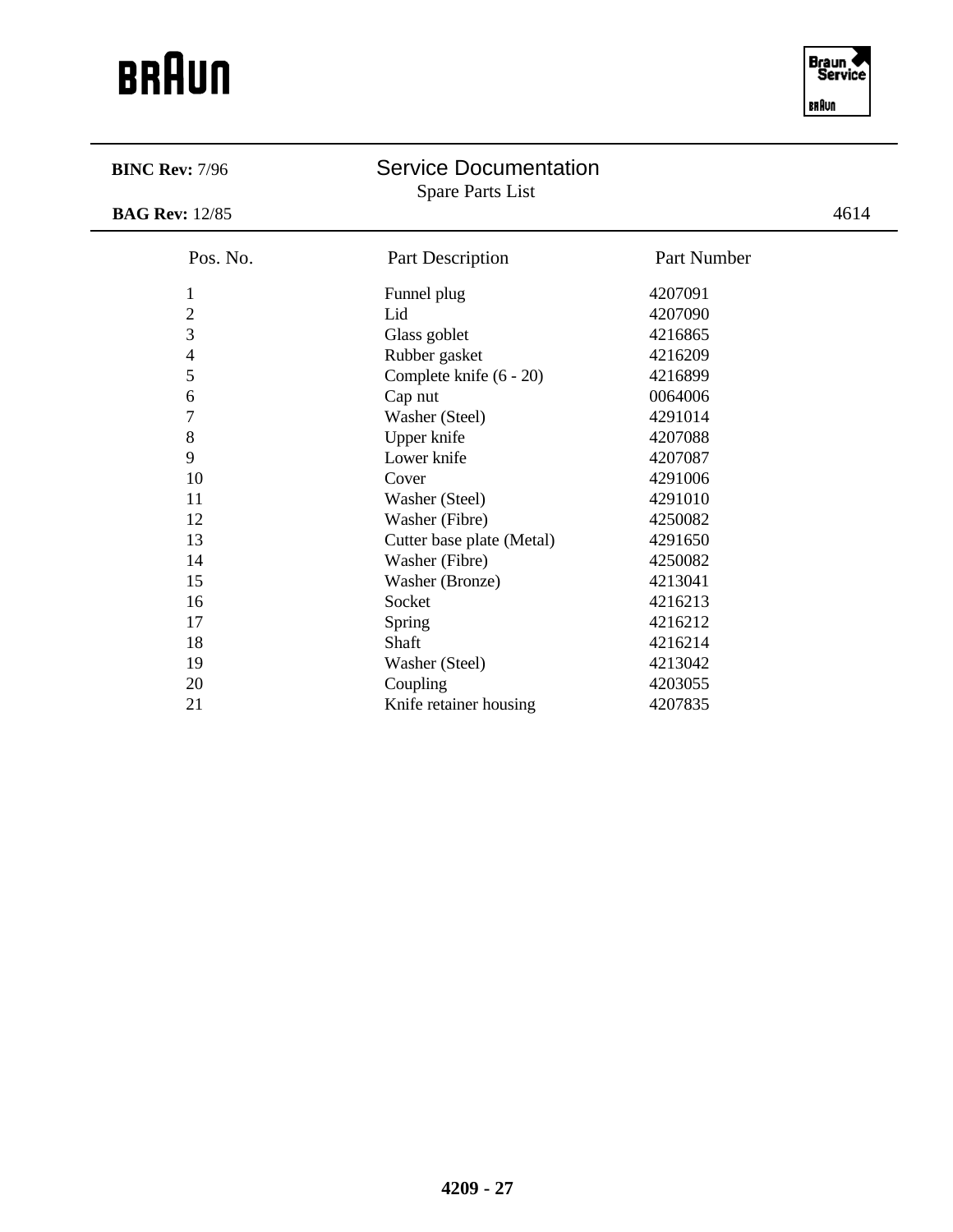